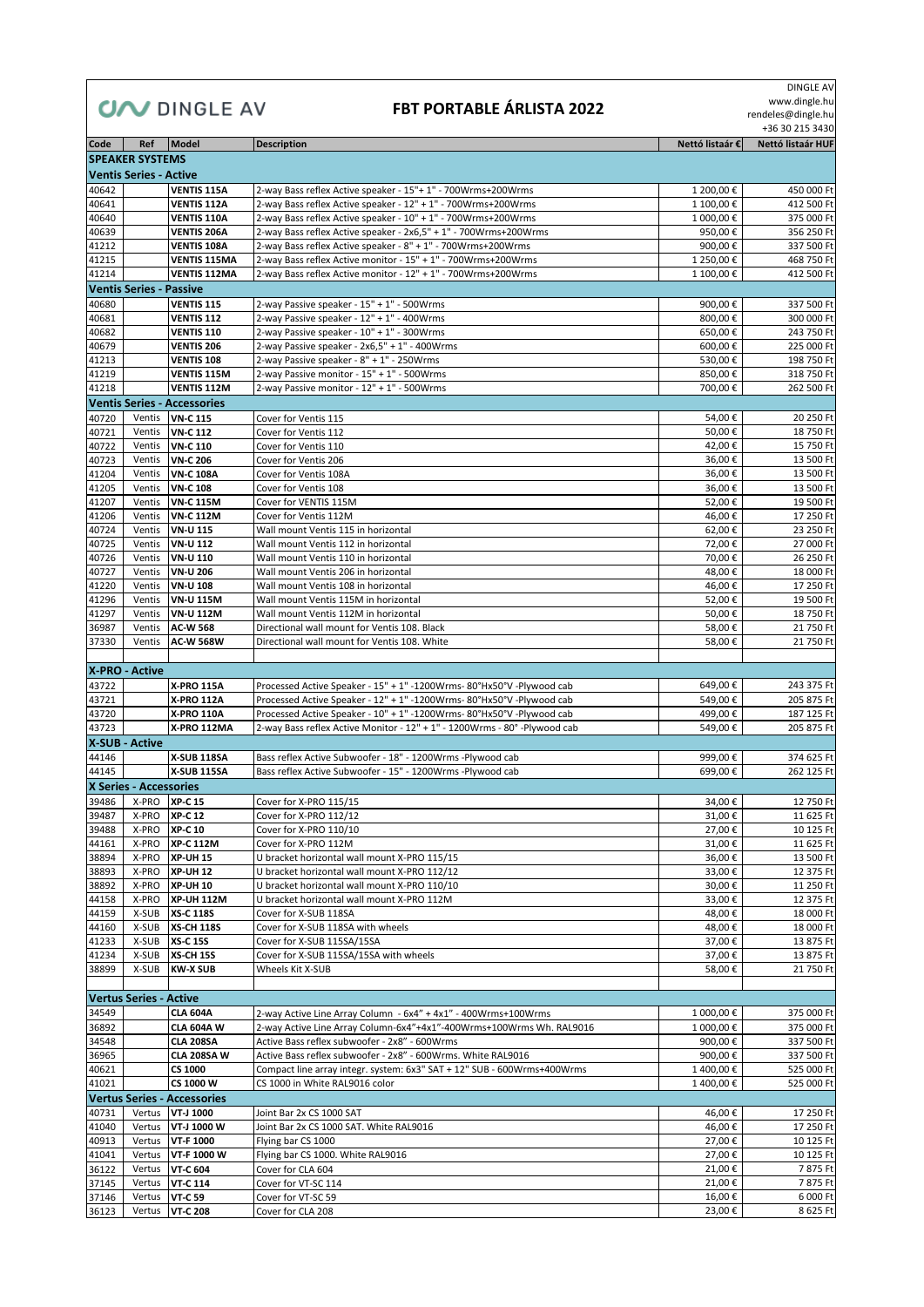| Code  | Ref                             | <b>Model</b>                          | <b>Description</b>                                                                | Nettó listaár € | Nettó listaár HUF |
|-------|---------------------------------|---------------------------------------|-----------------------------------------------------------------------------------|-----------------|-------------------|
| 41024 | Vertus                          | <b>VT-C 1000</b>                      | Cover for CS 1000                                                                 | 22,00€          | 8 250 Ft          |
| 40730 | Vertus                          | <b>VT-CB 1000</b>                     | Carrying Bag for CS 1000 suitable for Trolley                                     | 24,00€          | 9 000 Ft          |
| 40912 |                                 | TR-100                                | Trolley for CS 1000                                                               | 40,00€          | 15 000 Ft         |
| 35723 | Vertus                          | <b>VT-S 604</b>                       | Stand Adapter for CLA 604                                                         | 18,00€          | 6750 Ft           |
| 37044 | Vertus                          | VT-S 604 W                            | Stand Adapter for CLA 604. White RAL9016                                          | 18,00€          | 6750 Ft           |
| 35722 | Vertus                          | VT-W 604                              | Directional wall mount for CLA 604                                                | 50,00€          | 18 750 Ft         |
| 37043 | Vertus                          | VT-W 604 W                            | Directional wall mount for CLA 604. White RAL9016                                 | 50,00€          | 18 750 Ft         |
| 40728 | Vertus                          | VT-W 1000                             | Directional wall mount for CS 1000 SAT                                            | 40,00€          | 15 000 Ft         |
| 41039 | Vertus                          | VT-W 1000 W                           | Directional wall mount for CS 1000 SAT. White RAL9016                             | 40,00€          | 15 000 Ft         |
| 37053 | Vertus                          | <b>VT-DS 604</b>                      | Directional stand adapter for CLA 604                                             | 73,00€          | 27 375 Ft         |
| 37054 | Vertus                          | <b>VT-DS 604 W</b>                    | Directional stand adapter for CLA 604. White RAL9016                              | 73,00€          | 27 375 Ft         |
| 36879 | Vertus                          | VT-SC59 604                           | Stand coloumn H59cm for CLA 604                                                   | 118,00€         | 44 250 Ft         |
| 36883 | Vertus                          | VT-SC59 604 W                         | Stand coloumn H59cm for CLA 604. White RAL9016                                    | 118,00€         | 44 250 Ft         |
| 37041 | Vertus                          | VT-SC114 604                          | Stand coloumn H114cm for CLA 604                                                  | 146,00€         | 54 750 Ft         |
| 37042 | Vertus                          | VT-SC114 604 W                        | Stand coloumn H114cm for CLA 604. White RAL9016                                   | 146,00€         | 54 750 Ft         |
| 40732 | Vertus                          | <b>VT-P 604 KIT</b>                   | Pin Lock Kit (4pcs) CLA 604                                                       | 54,00€          | 20 250 Ft         |
|       |                                 |                                       |                                                                                   |                 |                   |
|       | <b>Subline Series - Active</b>  |                                       |                                                                                   |                 |                   |
| 38774 |                                 | <b>SUBLINE 218SA</b>                  | Processed Bass reflex Active Subwoofer - 2x18" - 1200Wrms                         | 2 600,00 €      | 975 000 Ft        |
| 41221 |                                 | <b>SUBLINE 118SA</b>                  | Processed Bass reflex Active Subwoofer - 18" - 1200Wrms                           | 1 650,00€       | 618 750 Ft        |
| 41222 |                                 | <b>SUBLINE 115SA</b>                  | Processed Bass reflex Active Subwoofer - 15" - 700Wrms                            | 1 150,00€       | 431 250 Ft        |
| 41223 |                                 | <b>SUBLINE 112SA</b>                  | Processed Bass reflex Active Subwoofer - 12" - 700Wrms                            | 950,00€         | 356 250 Ft        |
|       | <b>Subline Series - Passive</b> |                                       |                                                                                   |                 |                   |
| 39456 |                                 | <b>SUBLINE 218S</b>                   | Passive Bass reflex Subwoofer - 2x18" - 1200Wrms                                  | 1 800,00€       | 675 000 Ft        |
| 41224 |                                 | <b>SUBLINE 118S</b>                   | Passive Bass reflex Subwoofer - 18" - 1200Wrms                                    | 1 050,00€       | 393 750 Ft        |
| 41511 |                                 | <b>SUBLINE 115S</b>                   | Passive Bass reflex Subwoofer - 15" - 700Wrms                                     | 850,00€         | 318 750 Ft        |
| 41512 |                                 | <b>SUBLINE 112S</b>                   | Passive Bass reflex Subwoofer - 12" - 700Wrms                                     | 700,00€         | 262 500 Ft        |
|       |                                 | <b>Subline Series - Accessories</b>   |                                                                                   |                 |                   |
| 38897 |                                 | Subline SL-C 218S                     | Cover Subline 218                                                                 | 120,00€         | 45 000 Ft         |
| 38898 |                                 | Subline SL-CH 218S                    | Cover Subline 218 with wheels                                                     | 120,00€         | 45 000 Ft         |
| 41225 |                                 | Subline SL-C 118                      | Cover Subline 118                                                                 | 86,00€          | 32 250 Ft         |
| 41226 |                                 | Subline SL-CH 118                     | Cover Subline 118 with wheels                                                     | 86,00€          | 32 250 Ft         |
| 41227 |                                 | Subline SL-C 115                      | Cover Subline 115                                                                 | 74,00€          | 27 750 Ft         |
| 41228 |                                 | Subline SL-CH 115                     | Cover Subline 115 with wheels                                                     | 74,00€          | 27 750 Ft         |
| 41229 |                                 | Subline SL-C 112                      | Cover Subline 112                                                                 | 52,00€          | 19 500 Ft         |
|       |                                 |                                       |                                                                                   |                 |                   |
|       |                                 | <b>StageMaxx Series - Active</b>      |                                                                                   |                 |                   |
| 35965 |                                 | StageMaxX 12MA                        | 2-way Bass reflex Active Stage monitor - 12"+ 1" - 400Wrms+100Wrms                | 850,00€         | 318 750 Ft        |
| 36712 |                                 | StageMaxX 12MA                        | 2-way Bass reflex Active Stage monitor - 12"+ 1" - 400Wrms+100Wrms. White RAL7035 | 850,00€         | 318 750 Ft        |
|       |                                 | <b>StageMaxx Series - Accessories</b> |                                                                                   |                 |                   |
| 36065 |                                 | StageM SM-C 12                        | Cover StageMaxX 12                                                                | 56,00€          | 21 000 Ft         |
| 36066 |                                 | StageM SM-U 12                        | Wall mount StageMaxX 12 in horizontal                                             | 68,00€          | 25 500 Ft         |
| 36735 |                                 | StageM SM-U 12 W                      | Wall mount StageMaxX 12 in horizontal. White RAL7035                              | 68,00€          | 25 500 Ft         |
| 37099 | StageM SM-S 12                  |                                       | U adapter 35mm                                                                    | 60,00€          | 22 500 Ft         |
|       |                                 |                                       |                                                                                   |                 |                   |
|       | <b>HiMaxx Series - Active</b>   |                                       |                                                                                   |                 |                   |
| 29796 |                                 | <b>HIMaxX 60A</b>                     | 2-way Bass reflex Active speaker - 15"+ 1,4" - 1100Wrms+250Wrms                   | 1 360,00€       | 510 000 Ft        |
| 26937 |                                 | <b>HIMaxX 40A</b>                     | 2-way Bass reflex Active speaker - 12" + 1" - 1000Wrms+250Wrms                    | 1 050,00€       | 393 750 Ft        |
| 29797 |                                 | HIMaxX 100SA                          | Active Subwoofer - 18" - 1200Wrms                                                 | 1 580,00€       | 592 500 Ft        |
|       | <b>HiMaxx Series - Passive</b>  |                                       |                                                                                   |                 |                   |
| 29798 |                                 | HIMaxX 60                             | 2-way Passive speaker - 15" + 1,4" - 700Wrms                                      | 880,00€         | 330 000 Ft        |
| 26938 |                                 | HIMaxX 40                             | 2-way Passive speaker - 12" + 1" - 500Wrms                                        | 600,00€         | 225 000 Ft        |
|       |                                 | <b>HiMaxx Series - Accessories</b>    |                                                                                   |                 |                   |
| 15777 | HI/EVO V33                      |                                       | Cover HiMAxX 60                                                                   | 66,00€          | 24 750 Ft         |
| 10186 | HIMAXX V 29                     |                                       | Cover HiMAxX 40                                                                   | 44,00€          | 16 500 Ft         |
| 29486 | HIMAXX V 56                     |                                       | Cover HiMaxX 100                                                                  | 76,00€          | 28 500 Ft         |
| 37049 |                                 | HIMAXX HM-CH 100                      | Cover HiMaxX 100 with wheels                                                      | 74,00€          | 27 750 Ft         |
| 15771 |                                 | HI/EVO BOX 104                        | Wall mount HiMaxX 60 in horizontal                                                | 94,00€          | 35 250 Ft         |
| 15772 |                                 | HI/EVO BOX 105                        | Wall mount HiMaxX 60 in vertical                                                  | 76,00€          | 28 500 Ft         |
| 10187 |                                 | HI/EVO BOX 100                        | Wall mount HiMaxX 40 in horizontal                                                | 70,00€          | 26 250 Ft         |
| 10188 |                                 | HI/EVO BOX 101                        | Wall mount HiMaxX 40 in vertical                                                  | 70,00€          | 26 250 Ft         |
|       |                                 |                                       |                                                                                   |                 |                   |
|       | <b>ProMaxx Series - Active</b>  |                                       |                                                                                   |                 |                   |
| 40603 |                                 | PROMaxX 114A                          | 2-way Bass reflex Active speaker - 14" + 1,4" - 700Wrms+200Wrms                   | 980,00€         | 367 500 Ft        |
| 40604 |                                 | PROMaxX 112A                          | 2-way Bass reflex Active speaker - 12" + 1" - 700Wrms+200Wrms                     | 800,00€         | 300 000 Ft        |
| 40605 |                                 | PROMaxX 110A                          | 2-way Bass reflex Active speaker - 10" + 1" - 700Wrms+200Wrms                     | 700,00€         | 262 500 Ft        |
| 33257 |                                 | PROMaxX 15SA                          | Active Subwoofer - 15" - 1200Wrms                                                 | 1 200,00€       | 450 000 Ft        |
|       |                                 | <b>ProMaxx Series - Passive</b>       |                                                                                   |                 |                   |
| 40683 |                                 | PROMaxX 114                           | 2-way Passive speaker - 14" + 1,4" - 700Wrms                                      | 750,00€         | 281 250 Ft        |
| 40684 |                                 | PROMaxX 112                           | 2-way Passive speaker - 12" + 1" - 400Wrms                                        | 500,00€         | 187 500 Ft        |
| 40685 |                                 | PROMaxX 110                           | 2-way Passive speaker - 10" + 1" - 300Wrms                                        | 450,00€         | 168 750 Ft        |
|       |                                 | <b>ProMaxx Series - Accessories</b>   |                                                                                   |                 |                   |
| 33326 | ProMaxx V 64                    |                                       | Cover PROMaxX and JMaxX 114, 112                                                  | 50,00€          | 18750 Ft          |
| 33325 | ProMaxx V63                     |                                       | Cover PROMaxX and JMaxX 110                                                       | 42,00€          | 15 750 Ft         |
| 33327 | ProMaxx V65                     |                                       | Cover PROMaxX 15                                                                  | 58,00€          | 21 750 Ft         |
| 37050 |                                 | ProMaxx PM-CH 15S                     | Cover PROMaxX 15 with wheels                                                      | 58,00€          | 21 750 Ft         |
| 33329 | ProMaxx BOX 128                 |                                       | Wall mount PROMaxX and JMaxX 114, 112 in horizontal                               | 68,00€          | 25 500 Ft         |
| 33328 | ProMaxx BOX 127                 |                                       | Wall mount PROMaxX and JMaxX 110 in horizontal                                    | 68,00€          | 25 500 Ft         |
|       |                                 |                                       |                                                                                   |                 |                   |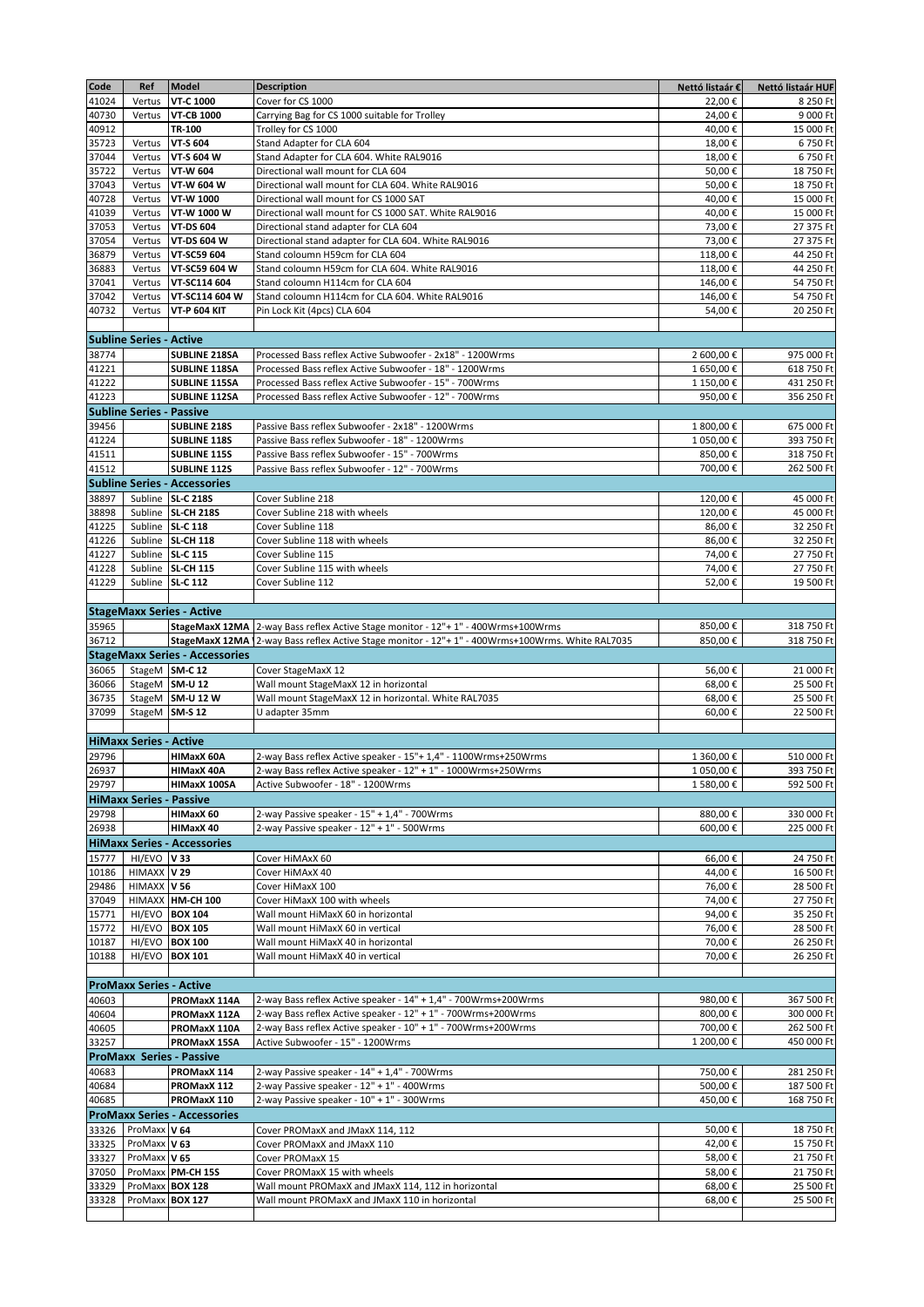| Code                | Ref                          | <b>Model</b>                              | <b>Description</b>                                                                                                 | Nettó listaár €    | Nettó listaár HUF        |
|---------------------|------------------------------|-------------------------------------------|--------------------------------------------------------------------------------------------------------------------|--------------------|--------------------------|
|                     | <b>JMaxx Series - Active</b> |                                           |                                                                                                                    |                    |                          |
| 42632               |                              | JMaxX 114A                                | 2-way Bass reflex Active speaker - 14" + 1" - 700Wrms+200Wrms                                                      | 650,00€            | 243 750 Ft               |
| 42603               |                              | JMaxX 112A                                | 2-way Bass reflex Active speaker - 12" + 1" - 700Wrms+200Wrms                                                      | 600,00€            | 225 000 Ft               |
| 42604               |                              | JMaxX 110A                                | 2-way Bass reflex Active speaker - 10" + 1" - 700Wrms+200Wrms                                                      | 550,00€            | 206 250 Ft               |
|                     | JMaxx                        | <b>JMaxx Series - Accessories</b><br>V 64 |                                                                                                                    |                    |                          |
| 33326<br>33325      | <b>JMaxx</b>                 | V 63                                      | Cover PROMaxX and JMaxX 114, 112<br>Cover PROMaxX and JMaxX 110                                                    | 50,00€<br>42,00€   | 18 750 Ft<br>15 750 Ft   |
| 33329               | JMaxx                        | <b>BOX 128</b>                            | Wall mount PROMaxX and JMaxX 114, 112 in horizontal                                                                | 68,00€             | 25 500 Ft                |
| 33328               | JMaxx                        | <b>BOX 127</b>                            | Wall mount PROMaxX and JMaxX 110 in horizontal                                                                     | 68,00€             | 25 500 Ft                |
|                     |                              |                                           |                                                                                                                    |                    |                          |
|                     | J Series - Active            |                                           |                                                                                                                    |                    |                          |
| 37704               |                              | J 15A                                     | 2-way Active speaker - 15" + 1" - 350Wrms+100Wrms                                                                  | 600,00€            | 225 000 Ft               |
| 37714               |                              | J 12A                                     | 2-way Active speaker - 12" + 1" - 350Wrms+100Wrms                                                                  | 550,00€            | 206 250 Ft               |
| 37689               |                              | <b>J 8A</b>                               | 2-way Active speaker - 8" + 1" - 200Wrms+50Wrms                                                                    | 400,00€            | 150 000 Ft               |
| 37906               |                              | J 8AW                                     | 2-way Active speaker - 8" + 1" - 200Wrms+50Wrms. White RAL9016                                                     | 400,00€            | 150 000 Ft               |
| 37687<br>37905      |                              | <b>J 5A</b><br>J 5AW                      | 2-way Active speaker - 5" + 1" - 80Wrms+40Wrms                                                                     | 260,00€<br>260,00€ | 97 500 Ft<br>97 500 Ft   |
| 37919               |                              | <b>DJ 15A</b>                             | 2-way Active speaker - 5" + 1" - 80Wrms+40Wrms. White RAL9016<br>2-way Active speaker - 15" + 1" - 350Wrms+100Wrms | 570,00€            | 213 750 Ft               |
|                     | J Series - Passive           |                                           |                                                                                                                    |                    |                          |
| 37833               |                              | J <sub>15</sub>                           | 2-way Passive speaker - 15" + 1" - 300Wrms                                                                         | 400,00€            | 150 000 Ft               |
| 37832               |                              | J <sub>12</sub>                           | 2-way Passive speaker - 12" + 1" - 300Wrms                                                                         | 350,00€            | 131 250 Ft               |
| 37831               |                              | J8                                        | 2-way Passive speaker - 8" + 1" - 160Wrms                                                                          | 240,00€            | 90 000 Ft                |
| 37908               |                              | <b>J 8 W</b>                              | 2-way Passive speaker - 8" + 1" - 160Wrms. White RAL9016                                                           | 240,00€            | 90 000 Ft                |
| 37830               |                              | J <sub>5</sub>                            | 2-way Passive speaker - 5" + 1" - 80Wrms                                                                           | 140,00€            | 52 500 Ft                |
| 37907               |                              | <b>J 5 W</b>                              | 2-way Passive speaker - 5" + 1" - 80Wrms. White RAL9016                                                            | 140,00€            | 52 500 Ft                |
| 37834               |                              | <b>J 5T</b>                               | 2-way Passive speaker - 5" + 1" - 50Wrms - 70V/100V line tr.                                                       | 190,00€            | 71 250 Ft                |
| 37909               |                              | J 5TW                                     | 2-way Passive speaker - 5" + 1" - 50Wrms - 70V/100V line tr. White RAL9016                                         | 190,00€            | 71 250 Ft                |
|                     | J Series - Accessories       | V 38                                      |                                                                                                                    |                    | 17 250 Ft                |
| 18614<br>18613      | J<br>J                       | V 37                                      | Cover J 15/12<br>Cover J 8                                                                                         | 46,00€<br>42,00€   | 15 750 Ft                |
| 18612               | J                            | V36                                       | Cover for 2 x J 5                                                                                                  | 38,00€             | 14 250 Ft                |
| 18602               | J                            | <b>BOX 112</b>                            | Wall mount J 15/12 in horizontal                                                                                   | 52,00€             | 19 500 Ft                |
| 18567               | J                            | $SI-8$                                    | Directional wall mount for J 8                                                                                     | 56,00€             | 21 000 Ft                |
| 39177               | J                            | SJ-8 WHT                                  | Directional wall mount for J 8. White RAL9016                                                                      | 56,00€             | 21 000 Ft                |
| 18568               | J                            | $SI-8U$                                   | U bracket horizontal wall mount J 8                                                                                | 30,00€             | 11 250 Ft                |
| 38464               | J                            | SJ-8U WHT                                 | U bracket horizontal wall mount J 8. White RAL9016                                                                 | 30,00€             | 11 250 Ft                |
| 18569               | J                            | SJ-8T                                     | Adjustable metal "T" stand for No. 2 J 8                                                                           | 52,00€             | 19 500 Ft                |
| 18570               | J                            | AJ-8                                      | Adapter from $\emptyset$ 35 mm to $\emptyset$ 25 mm J 8                                                            | 20,00€             | 7 500 Ft                 |
| 18522               | J<br>J                       | $SI-5$<br>SJ-5 WHT                        | Directional wall mount for J 5<br>Directional wall mount for J 5. White RAL9016                                    | 42,00€<br>42,00€   | 15 750 Ft<br>15 750 Ft   |
| 38321<br>18523      | J                            | $SI-5U$                                   | U bracket horizontal wall mount J 5                                                                                | 22,00€             | 8 250 Ft                 |
| 38465               | J                            | SJ-5U WHT                                 | U bracket horizontal wall mount J 5. White RAL9016                                                                 | 22,00€             | 8 250 Ft                 |
| 18527               | $\mathsf J$                  | $SI-5T$                                   | Adjustable metal "T" stand for No. 2 J 5                                                                           | 46,00€             | 17 250 Ft                |
| 18526               | $\mathsf J$                  | <b>SJ-5CW</b>                             | White metal frame for ceiling/wall installation J 5. White RAL9016                                                 | 16,00€             | 6 000 Ft                 |
| 18532               | $\mathsf J$                  | $AJ-5$                                    | MS 30BK Adapter for fixing purposes J 5                                                                            | 8,00€              | 3 000 Ft                 |
|                     |                              |                                           |                                                                                                                    |                    |                          |
|                     | X-LITE - Active              |                                           |                                                                                                                    |                    |                          |
| 43544               |                              | X-LITE 115A                               | 2-way Bass reflex Active speaker - 15" + 1" - 1200Wrms - 90°Hx60°V                                                 | 549,00€            | 205 875 Ft               |
| 43543               |                              | X-LITE 112A                               | 2-way Bass reflex Active speaker - 12" + 1" - 1200Wrms - 90°Hx60°V                                                 | 449,00€            | 168 375 Ft<br>149 625 Ft |
| 43542               | <b>X-SUB - Active</b>        | X-LITE 110A                               | 2-way Bass reflex Active speaker - 10" + 1" - 1200Wrms - 90°Hx60°V                                                 | 399,00€            |                          |
| 44146               |                              | <b>X-SUB 118SA</b>                        | Bass reflex Active Subwoofer - 18" - 1200Wrms -Plywood cab                                                         | 999,00€            | 374 625 Ft               |
| 44145               |                              | X-SUB 115SA                               | Bass reflex Active Subwoofer - 15" - 1200Wrms -Plywood cab                                                         | 699,00€            | 262 125 Ft               |
|                     | X Series - Accessories       |                                           |                                                                                                                    |                    |                          |
| 39489               |                              | X-LITE XL-C 15                            | Cover for X-LITE 115/15                                                                                            | 34,00€             | 12 750 Ft                |
| 39490               | X-LITE                       | XI-C 12                                   | Cover for X-LITE 112/12                                                                                            | 30,00€             | 11 250 Ft                |
| 39491               | X-LITE                       | <b>XL-C10</b>                             | Cover for X-LITE 110/10                                                                                            | 27,00€             | 10 125 Ft                |
| 38891               | X-LITE                       | <b>XL-UH 15</b>                           | U bracket horizontal wall mount X-LITE 115/15                                                                      | 36,00€             | 13 500 Ft                |
| 38904               | X-LITE                       | <b>XL-UV 15</b>                           | U bracket vertical wall mount X-LITE 115/15                                                                        | 30,00€             | 11 250 Ft                |
| 38890               | X-LITE<br>X-LITE             | <b>XL-UH 12</b>                           | U bracket horizontal wall mount X-LITE 112/12<br>U bracket vertical wall mount X-LITE 112/12                       | 33,00€             | 12 375 Ft<br>10 125 Ft   |
| 38903<br>38889      | X-LITE                       | <b>XL-UV 12</b><br><b>XL-UH 10</b>        | U bracket horizontal wall mount X-LITE 110/10                                                                      | 27,00€<br>30,00€   | 11 250 Ft                |
| 38902               | X-LITE                       | <b>XL-UV 10</b>                           | U bracket vertical wall mount X-LITE 110/10                                                                        | 24,00€             | 9 000 Ft                 |
| 44159               | X-SUB                        | <b>XS-C 118S</b>                          | Cover for X-SUB 118SA                                                                                              | 48,00€             | 18 000 Ft                |
| 44160               | X-SUB                        | <b>XS-CH 118S</b>                         | Cover for X-SUB 118SA with wheels                                                                                  | 48,00€             | 18 000 Ft                |
| 41233               | X-SUB                        | <b>XS-C 15S</b>                           | Cover for X-SUB 115SA/15SA                                                                                         | 37,00€             | 13 875 Ft                |
| 41234               | X-SUB                        | <b>XS-CH 15S</b>                          | Cover for X-SUB 115SA/15SA with wheels                                                                             | 37,00€             | 13 875 Ft                |
| 38899               | X-SUB                        | <b>KW-X SUB</b>                           | Wheels Kit X-SUB                                                                                                   | 58,00€             | 21 750 Ft                |
|                     |                              |                                           |                                                                                                                    |                    |                          |
| <b>Amico Series</b> |                              |                                           |                                                                                                                    |                    |                          |
| 33187               |                              | AMICO 10 USB                              | Processed Active Sound System: 15" + 2x(6,5"+1") - 500Wrms + 2x150Wrms                                             | 1750,00€           | 656 250 Ft               |
| 20698<br>23373      |                              | <b>AMICO KIT</b><br>$V$ 44                | Bag + 2x Speaker stands + Cables for Amico 10 USB<br>Cover AMICO 10 USB                                            | 120,00€<br>64,00€  | 45 000 Ft<br>24 000 Ft   |
|                     |                              |                                           |                                                                                                                    |                    |                          |
|                     |                              | DIGITAL LOUDSPEAKER MANAGEMENT            |                                                                                                                    |                    |                          |
| 34325               |                              | <b>DLM-26</b>                             | 2 In x 6 Out Digital Loudspeaker Management processor                                                              | 810,00€            | 303 750 Ft               |
| 38885               |                              | <b>DMM8008</b>                            | Digital Matrix 8x8                                                                                                 | 2 012,00€          | 754 500 Ft               |
| 38929               |                              | WP8008                                    | Wall panel control for DMM8008                                                                                     | 257,00€            | 96 375 Ft                |
|                     |                              |                                           |                                                                                                                    |                    |                          |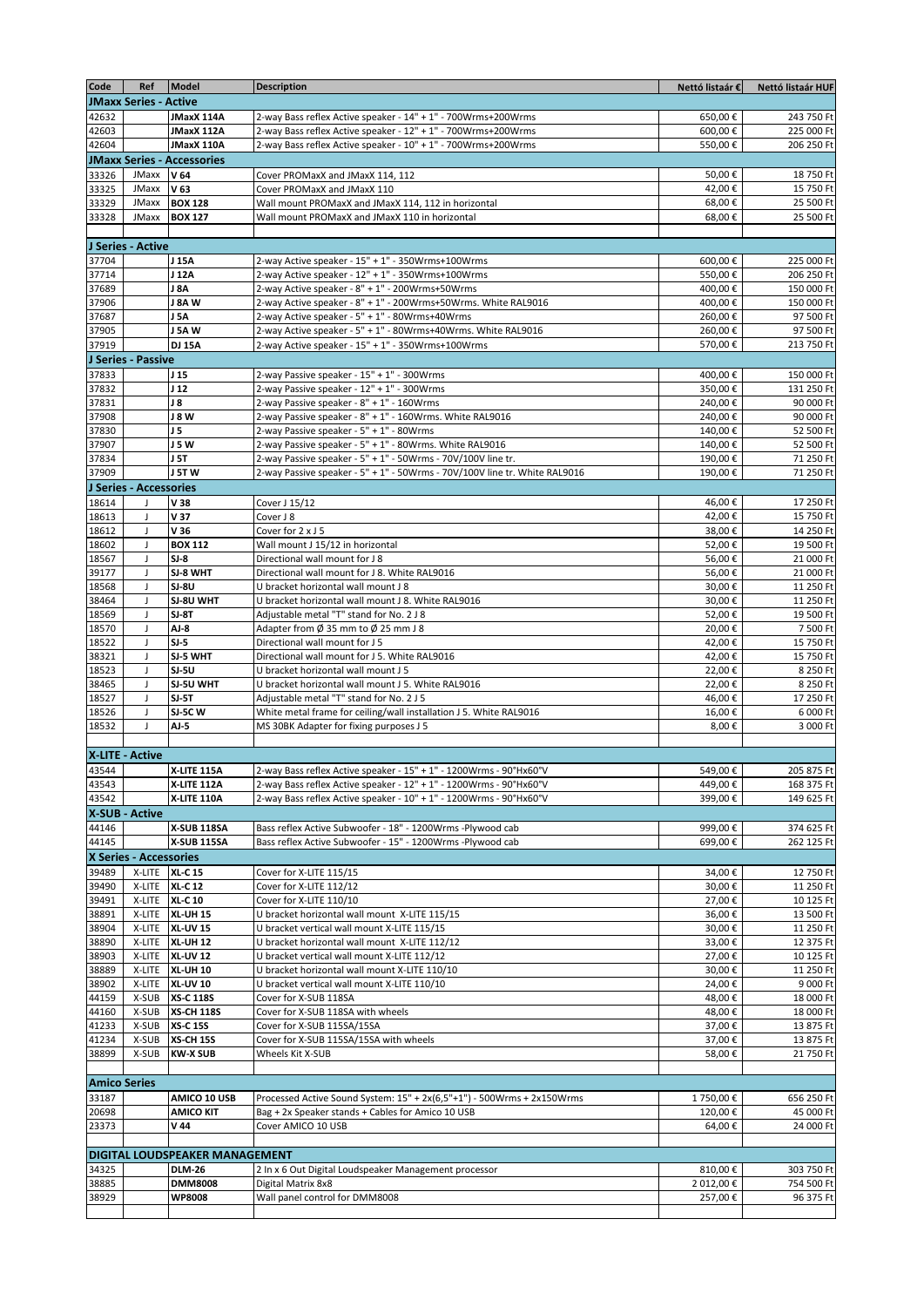| Code         | Ref                     | <b>Model</b>                                | <b>Description</b>                                                | Nettó listaár € | Nettó listaár HUF |
|--------------|-------------------------|---------------------------------------------|-------------------------------------------------------------------|-----------------|-------------------|
|              | <b>POWER AMPLIFIERS</b> |                                             |                                                                   |                 |                   |
| 39697        |                         | AX 3000                                     | 2 Ch. Power Amp - 2x1500Wrms (4ohm) - 3000Wrms (8ohm bridge)      | 899,00€         | 337 125 Ft        |
| 39696        |                         | AX 2000                                     | 2 Ch. Power Amp - 2x1000Wrms (4ohm) - 2000Wrms (8ohm bridge)      | 649,00€         | 243 375 Ft        |
| 39695        |                         | AX 1200                                     | 2 Ch. Power Amp - 2x600Wrms (4ohm) - 1200Wrms (8ohm bridge)       | 449,00€         | 168 375 Ft        |
| 39694        |                         | AX 800                                      | 2 Ch. Power Amp - 2x400Wrms (4ohm) - 800Wrms (8ohm bridge)        | 349,00€         | 130 875 Ft        |
|              |                         |                                             |                                                                   |                 |                   |
|              | <b>ACCESSORIES</b>      |                                             |                                                                   |                 |                   |
| <b>Metal</b> |                         |                                             |                                                                   |                 |                   |
| 39321        |                         | <b>MSA 100BK</b>                            | Microphone stand metal base and swivel                            | 37,00€          | 13 875 Ft         |
| 39322        |                         | <b>MSA 200BK</b>                            | Professional Steel Microphone Stand                               | 43,00€          | 16 125 Ft         |
| 39323        |                         | <b>MSA 180BK</b>                            | Microphone Stand with tripod polycarbonate base                   | 28,00€          | 10 500 Ft         |
| 39324        |                         | MSA400BK                                    | Straight Microphone Stand with heavy, round cast-iron base        | 35,00€          | 13 125 Ft         |
| 39325        |                         | DTA500BK                                    | Table Top Microphone stand                                        | 26,00€          | 9750 Ft           |
| 39326        |                         | <b>MSA 300BK</b>                            | Professional Aluminium air-cushioned Speaker Stand                | 57,00€          | 21 375 Ft         |
| 39328        |                         | <b>MSA 325BK</b>                            | Professional Steel Speaker Stand                                  | 47,00€          | 17 625 Ft         |
| 39327        |                         | <b>MSA 310BK</b>                            | Professional Steel Speaker Stand                                  | 44,00€          | 16 500 Ft         |
| 39329        |                         | <b>MSA 210BK</b>                            | Telescopic Speaker Pole - 35mm                                    | 16,00€          | 6 000 Ft          |
| 39330        |                         | <b>MSA 220BK</b>                            | Telescopic Speaker Pole with thread                               | 19,00€          | 7 125 Ft          |
| 39331        |                         | <b>MSABAG</b>                               | Professional speaker bag                                          | 15,50€          | 5 813 Ft          |
| 39332        |                         | <b>WMA 560BK</b>                            | Wall-mount heavy-duty steel Speaker bracket                       | 35,00€          | 13 125 Ft         |
| 36636        |                         | <b>FMS 220</b>                              | Adjustable speaker pole with thread                               | 39,00€          | 14 625 Ft         |
| 36723        |                         | <b>FMS 220 W</b>                            | Adjustable speaker pole with thread. White RAL9016                | 39,00€          | 14 625 Ft         |
| 30423        |                         | <b>KW-HM80</b>                              | Wheels Kit HiMaxx100, PROMaxx15, Subline 115                      | 56,00€          | 21 000 Ft         |
| 25197        |                         | <b>KBW-1004S</b>                            | Wheels Kit Mitus 218, 118, 121, Subline 218, 118: 4wheels w/brake | 110,00€         | 41 250 Ft         |
|              | <b>Assembled Cables</b> |                                             |                                                                   |                 |                   |
|              |                         | <b>BALANCED SIGNAL CABLES NC3FXX/NC3MXX</b> |                                                                   |                 |                   |
| 39728        |                         | <b>XMF-05</b>                               | Cable w/Conn. XLR NC3FXX/NC3MXX 0,50m FBT M222                    | 24,00€          | 9 000 Ft          |
| 39729        |                         | XMF-1                                       | Cable w/Conn. XLR NC3FXX/NC3MXX 1.00m FBT M222                    | 24.00€          | 9 000 Ft          |
| 39730        |                         | XMF-2                                       | Cable w/Conn. XLR NC3FXX/NC3MXX 2,00m FBT M222                    | 26,00€          | 9750 Ft           |
| 39731        |                         | XMF-3                                       | Cable w/Conn. XLR NC3FXX/NC3MXX 3,00m FBT M222                    | 26,00€          | 9750 Ft           |
| 39732        |                         | XMF-6                                       | Cable w/Conn. XLR NC3FXX/NC3MXX 6,00m FBT M222                    | 30,00€          | 11 250 Ft         |
| 39733        |                         | <b>XMF-10</b>                               | Cable w/Conn. XLR NC3FXX/NC3MXX 10,00m FBT M222                   | 32,00€          | 12 000 Ft         |
| 39734        |                         | <b>XMF-15</b>                               | Cable w/Conn. XLR NC3FXX/NC3MXX 15,00m FBT M222                   | 36,00€          | 13 500 Ft         |
| 39735        |                         | <b>XMF-20</b>                               | Cable w/Conn. XLR NC3FXX/NC3MXX 20,00m FBT M222                   | 40,00€          | 15 000 Ft         |
| 39736        |                         | <b>XMF-30</b>                               | Cable w/Conn. XLR NC3FXX/NC3MXX 30,00m FBT M222                   | 52,00€          | 19 500 Ft         |
|              |                         | NEUTRIK POWERCON TRUE 1 NAC3MX/NAC3FX       |                                                                   |                 |                   |
| 39409        |                         | <b>PMF-05</b>                               | Cable w/Conn. PWRC NAC3MX/NAC3FX 0,50m 3x2,5 H05VVF EU            | 42,00€          | 15 750 Ft         |
| 39408        |                         | PMF-1                                       | Cable w/Conn. PWRC NAC3MX/NAC3FX 1,00m 3x2,5 H05VVF EU            | 42,00€          | 15 750 Ft         |
| 37893        |                         | PMF-2                                       | Cable w/Conn. PWRC NAC3MX/NAC3FX 2,00m 3x2,5 H05VVF EU            | 48,00€          | 18 000 Ft         |
|              |                         |                                             | NEUTRIK POWERCON TRUE 1 NAC3MX/NAC3FX (UL series)                 |                 |                   |
| 39651        |                         | <b>PMF-05 UL</b>                            | Cable w/Conn. PWRC NAC3MX/NAC3FX 0,50m 3x2,5 AWG-14 STJ UL        | 48,00€          | 18 000 Ft         |
| 39652        |                         | PMF-1 UL                                    | Cable w/Conn. PWRC NAC3MX/NAC3FX 1,00m 3x2,5 AWG-14 STJ UL        | 58,00€          | 21 750 Ft         |
| 39653        |                         | PMF-2 UL                                    | Cable w/Conn. PWRC NAC3MX/NAC3FX 2,00m 3x2,5 AWG-14 STJ UL        | 78.00€          | 29 250 Ft         |
|              |                         | NEUTRIK POWERCON NAC3FCA/NAC3FCB            |                                                                   |                 |                   |
| 39658        |                         | <b>PAB-025</b>                              | Cable w/Conn. PWRC NAC3FCA/NAC3FCB 0,25m 3x2,5 H05VVF EU          | 38,00€          | 14 250 Ft         |
| 39657        |                         | <b>PAB-05</b>                               | Cable w/Conn. PWRC NAC3FCA/NAC3FCB 0,50m 3x2,5 H05VVF EU          | 38,00€          | 14 250 Ft         |
| 36642        |                         | PAB-1                                       | Cable w/Conn. PWRC NAC3FCA/NAC3FCB 1,00m 3x2,5 H05VVF EU          | 40,00€          | 15 000 Ft         |
| 37303        |                         | PAB-2                                       | Cable w/Conn. PWRC NAC3FCA/NAC3FCB 2,00m 3x2,5 H05VVF EU          | 42,00€          | 15 750 Ft         |
|              |                         |                                             | <b>NEUTRIK POWERCON NAC3FCA/NAC3FCB (UL series)</b>               |                 |                   |
| 36645        |                         | <b>PAB-025 UL</b>                           | Cable w/Conn. PWRC NAC3FCA/NAC3FCB 0,25m 3x2,5 AWG-14 SJT UL      | 40,00€          | 15 000 Ft         |
| 36644        |                         | <b>PAB-05 UL</b>                            | Cable w/Conn. PWRC NAC3FCA/NAC3FCB 0,50m 3x2,5 AWG-14 SJT UL      | 44,00€          | 16 500 Ft         |
| 36643        |                         | PAB-1 UL                                    | Cable w/Conn. PWRC NAC3FCA/NAC3FCB 1,00m 3x2,5 AWG-14 SJT UL      | 50,00€          | 18 750 Ft         |
| 37892        |                         | PAB-2 UL                                    | Cable w/Conn. PWRC NAC3FCA/NAC3FCB 2,00m 3x2,5 AWG-14 SJT UL      | 70,00€          | 26 250 Ft         |
|              | <b>SPEAKON NL4FX</b>    |                                             |                                                                   |                 |                   |
| 39754        |                         | SP4-025                                     | Cable w/Conn. SPEAKON NL4FX/NL4FX 0,25m 4x4 FBT S440              | 34,00€          | 12 750 Ft         |
| 39755        |                         | SP4-05                                      | Cable w/Conn. SPEAKON NL4FX/NL4FX 0,50m 4x4 FBT S440              | 38,00€          | 14 250 Ft         |
| 39756        |                         | SP4-2                                       | Cable w/Conn. SPEAKON NL4FX/NL4FX 2,00m 4x4 FBT S440              | 44,00€          | 16 500 Ft         |
| 39757        |                         | SP4-10                                      | Cable w/Conn. SPEAKON NL4FX/NL4FX 10,00m 4x4 FBT S440             | 94,00€          | 35 250 Ft         |
| 39758        |                         | SP4-20                                      | Cable w/Conn. SPEAKON NL4FX/NL4FX 20,00m 4x4 FBT S440             | 160,00€         | 60 000 Ft         |
| 39772        |                         | NL4MMX                                      | Connector Adapter for NL4FX 4pole                                 | 12,00€          | 4 500 Ft          |
|              |                         |                                             |                                                                   |                 |                   |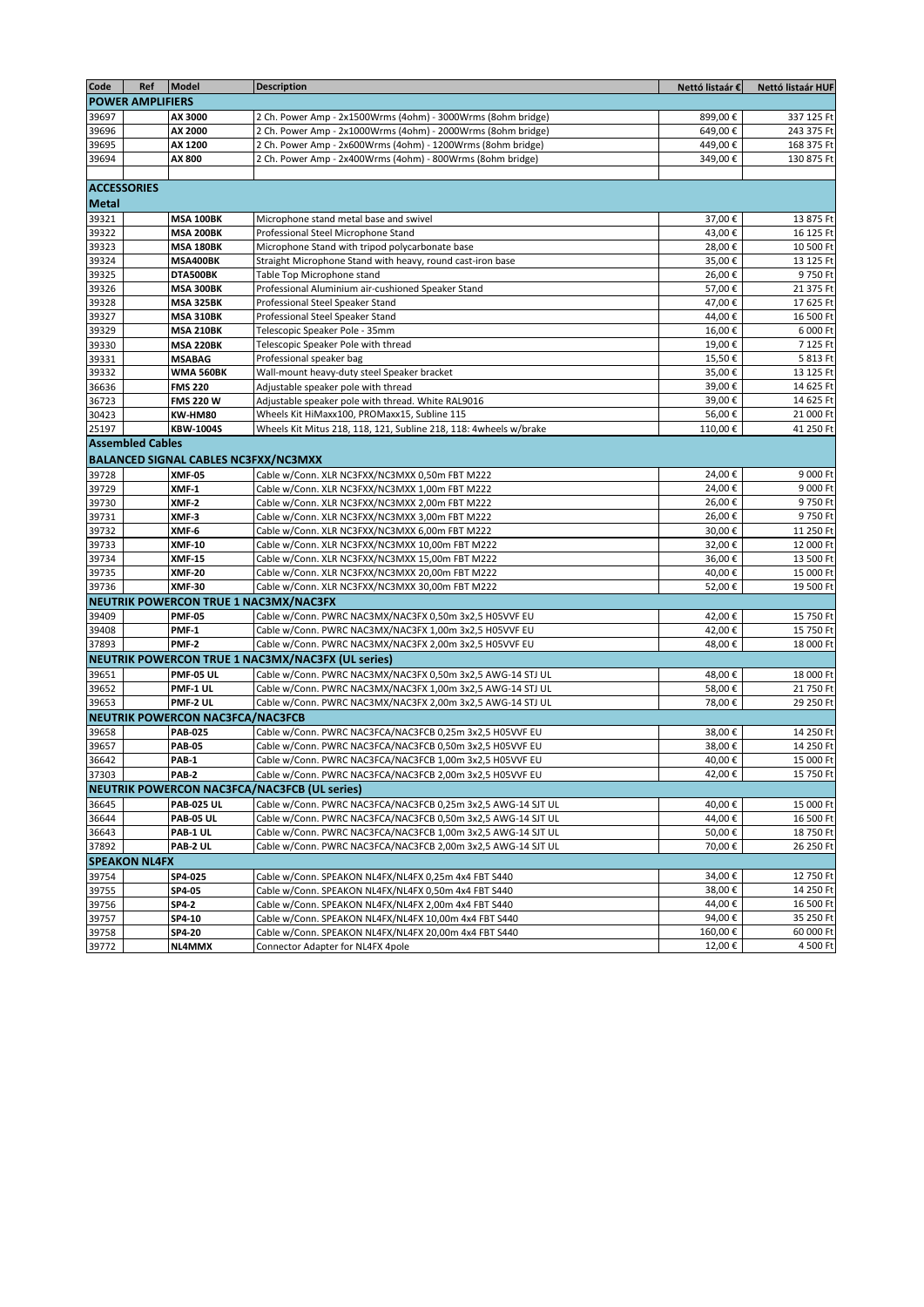## **CIV DINGLE AV**

#### **FBT TOURING & INSTALL ÁRLISTA 2022**

 DINGLE AV www.dingle.hu rendeles@dingle.hu +36 30 215 3430

| Code               | Ref        | Model                                | <b>Description</b>                                                                                  | Nettó listaár € | Nettó listaár HUF |
|--------------------|------------|--------------------------------------|-----------------------------------------------------------------------------------------------------|-----------------|-------------------|
|                    |            | <b>VARIABLE CURVATURE LINE ARRAY</b> |                                                                                                     |                 |                   |
|                    |            |                                      |                                                                                                     |                 |                   |
| 42655              | <b>NEW</b> | <b>MYRA 214L</b>                     | Bi-amped 3way Line Array - 2x14"+ 2x1,4" - 1600Wrms+640Wrms                                         | € 6 000,00      | 2 250 000 Ft      |
| 42656              | <b>NEW</b> | <b>MYRA 218S</b>                     | Reflex Loaded Subwoofer - 2x18" - 3000Wrms                                                          | €4400,00        | 1 650 000 Ft      |
| 44258              | <b>NEW</b> | MUSE 210LND                          | Active line array - 2x10" + 2x1"- 800Wrms+400Wrms - INFINITO Network - Dante                        | € 3 120,00      | 1 170 000 Ft      |
| 44599              | <b>NEW</b> | <b>MUSE 210LN</b>                    | Active line array - 2x10" + 2x1"- 800Wrms+400Wrms - INFINITO Network                                | € 3 000,00      | 1 125 000 Ft      |
| 38773              |            | MUSE 210LA                           | Active line array - 2x10" + 2x1"- 600Wrms+300Wrms                                                   | € 2 400,00      | 900 000 Ft        |
| 44259              | <b>NEW</b> | MUSE 118FSND                         | Cardioid-Arrayable Flyable Passive Subw. -1x18" -1600Wrms (front version) - INFINITO Network -      | € 3 620,00      | 1 357 500 Ft      |
|                    |            |                                      | Dante                                                                                               |                 |                   |
| 44260              | <b>NEW</b> | MUSE 118FSCND                        | Cardioid-Arrayable Flyable Passive Subw. -1x18" -1600Wrms (rear version) - INFINITO Network - Dante | € 3 620,00      | 1 357 500 Ft      |
|                    |            |                                      |                                                                                                     |                 |                   |
| 44600              | <b>NEW</b> | MUSE 118FSN                          | Cardioid-Arrayable Flyable Passive Subw. -1x18" -1600Wrms (front version) - INFINITO Network        | € 3 500,00      | 1 312 500 Ft      |
|                    |            |                                      |                                                                                                     |                 |                   |
|                    |            |                                      |                                                                                                     |                 |                   |
| 44601              | <b>NEW</b> | MUSE 118FSCN                         | Cardioid-Arrayable Flyable Passive Subw. -1x18" -1600Wrms (rear version) - INFINITO Network         | € 3 500,00      | 1 312 500 Ft      |
| 39678              |            | MUSE 118FSA                          | Proc. Cardioid-Arr. Flyable Active Subw. - 1x18" -1200Wrms (front version)                          | € 2 900,00      | 1 087 500 Ft      |
| 39713              |            | MUSE 118FSCA                         | Proc. Cardioid-Arr. Flyable Active Subw. - 1x18" -1200Wrms (rear version)                           | € 2 900,00      | 1 087 500 Ft      |
| 44364              | <b>NEW</b> | MUSE 218SND                          | Processed Bass reflex Active Subwoofer - 2x18" - 4000Wrms - INFINITO Network - Dante                | €4400,00        | 1 650 000 Ft      |
| 44598              | <b>NEW</b> | <b>MUSE 218SN</b>                    | Processed Bass reflex Active Subwoofer - 2x18" - 4000Wrms - INFINITO Network                        | €4 280,00       | 1 605 000 Ft      |
| 39457              |            | <b>MUSE 210L</b>                     | Passive line array - 2x10"LF + 2x1"HF- 600Wrms+300Wrms                                              | € 1 880,00      | 705 000 Ft        |
|                    |            |                                      |                                                                                                     |                 |                   |
| 39679              |            | MUSE 118FS                           | Cardioid-Arrayable Flyable Passive Subw. -1x18" -1200Wrms (front version)                           | € 2 450,00      | 918 750 Ft        |
| 39714              |            | MUSE 118FSC                          | Cardioid-Arrayable Flyable Passive Subw. -1x18" -1200Wrms (rear version)                            | € 2 450,00      | 918 750 Ft        |
| 44577              | <b>NEW</b> | <b>MUSE 218S</b>                     | Bass reflex Passive Subwoofer - 2x18" - 4000Wrms                                                    | € 2 760,00      | 1 035 000 Ft      |
| 44255              | <b>NEW</b> | <b>VHA 406ND</b>                     | Vertical Horizontal Active Array - 4x6,5" + 1,4" - 800Wrms+400Wrms - INFINITO Network - Dante       | € 2 920,00      | 1 095 000 Ft      |
|                    |            |                                      |                                                                                                     |                 |                   |
| 44602              | <b>NEW</b> | <b>VHA 406N</b>                      | Vertical Horizontal Active Array - 4x6,5" + 1,4" - 800Wrms+400Wrms - INFINITO Network               | € 2 800,00      | 1 050 000 Ft      |
| 41741              |            | <b>VHA 406 A</b>                     | Vertical Horizontal Active Array - 4x6,5" + 1,4" - 600Wrms+300Wrms                                  | € 2 200,00      | 825 000 Ft        |
| 44256              | <b>NEW</b> | VHA 112SND                           | Vertical Horizontal Flyable Active Subwoofer - 1x12" - 1600Wrms - INFINITO Network - Dante          | € 2 820,00      | 1 057 500 Ft      |
| 44603              | <b>NEW</b> | <b>VHA 112SN</b>                     | Vertical Horizontal Flyable Active Subwoofer - 1x12" - 1600Wrms - INFINITO Network                  | € 2 700,00      | 1 012 500 Ft      |
| 41791              |            | <b>VHA 112 SA</b>                    | Vertical Horizontal Flyable Active Subwoofer - 1x12" - 1200Wrms                                     | € 2 100,00      | 787 500 Ft        |
| 44257              | <b>NEW</b> | VHA 118SND                           | Processed Bass reflex Active Subwoofer - 1x18" - 2500Wrms - INFINITO Network - Dante                | € 3 300,00      | 1 237 500 Ft      |
| 44604              | <b>NEW</b> | <b>VHA 118SN</b>                     | Processed Bass reflex Active Subwoofer - 1x18" - 2500Wrms - INFINITO Network                        | € 3 180,00      | 1 192 500 Ft      |
| 41792              |            | <b>VHA 118 SA</b>                    | Processed Bass reflex Active Subwoofer - 1x18" - 2500Wrms                                           | € 2 900,00      | 1 087 500 Ft      |
| 31708              |            | MITUS 206LA                          | Active line array - 2x6,5" + 1,4" - 600Wrms+300Wrms                                                 | € 1 400,00      | 525 000 Ft        |
|                    |            |                                      |                                                                                                     | € 1950,00       | 731 250 Ft        |
| 31709              |            | MITUS 212FSA                         | Processed Flyable Active Subwoofer - 2x12" - 1200Wrms                                               |                 |                   |
| 39682              |            | MITUS 118FSA                         | Proc. Cardioid-Arr. Flyable Active Subw. - 1x18" -1200Wrms (front version)                          | € 2 100,00      | 787 500 Ft        |
| 39715              |            | MITUS 118FSCA                        | Proc. Cardioid-Arr. Flyable Active Subw. - 1x18" -1200Wrms (rear version)                           | € 2 100,00      | 787 500 Ft        |
| 32085              |            | MITUS 206L                           | Passive Line Array - 2x6,5" + 1,4" - 500Wrms+150Wrms                                                | € 1 000,00      | 375 000 Ft        |
| 32086              |            | MITUS 212FS                          | Flyable Passive Subwoofer - 2x12" - 1000Wrms                                                        | €1370,00        | 513 750 Ft        |
| 39683              |            | MITUS 118FS                          | Cardioid-Arrayable Flyable Passive Subw. -1x18" -1200Wrms (front version)                           | € 1 600,00      | 600 000 Ft        |
| 39716              |            | MITUS 118FSC                         | Cardioid-Arrayable Flyable Passive Subw. -1x18" -1200Wrms (rear version)                            | € 1 600,00      | 600 000 Ft        |
| 39690              |            | <b>QA 108A</b>                       | Active line array - 1x8" + 1x6" - 400+100Wrms                                                       | € 1 798,00      | 674 250 Ft        |
| 39692              |            | <b>QA 108</b>                        | Passive line array - 1x8" + 1x6" 350W+200Wrms                                                       | € 1 598,00      | 599 250 Ft        |
| <b>Accessories</b> |            |                                      |                                                                                                     |                 |                   |
| 43901              | Myra       | <b>MR-F 214</b>                      | Flying bar for flown configurations Myra 214L                                                       | € 2 890,00      | 1 083 750 Ft      |
| 44227              | Myra       | <b>MR-FJ 214</b>                     | Rigging accessory for azimuth adjustment Myra 214L                                                  | € 610,00        | 228 750 Ft        |
| 44228              | Myra       | MR-J 214                             | Pull-back compression frame Myra 214L                                                               | € 550,00        | 206 250 Ft        |
|                    |            |                                      |                                                                                                     |                 |                   |
| 43898              | Myra       | <b>MR-T 214</b>                      | Dolly transport or groud stack installation Myra 214L                                               | € 1 600,00      | 600 000 Ft        |
| 44591              | Myra       | <b>MR-P 214</b>                      | Extension feet for dolly transport Myra 214L                                                        | € 840,00        | 315 000 Ft        |
| 44592              | Myra       | <b>MR-CT 214</b>                     | Top cover Myra 214L                                                                                 | € 260,00        | 97 500 Ft         |
| 44365              | Myra       | MR-C 214x4                           | Cover for 4pcs x Myra 214L                                                                          | € 320,00        | 120 000 Ft        |
| 44366              | Myra       | MR-C 218x2                           | Cover for 2pcs x Myra 218S                                                                          | € 384,00        | 144 000 Ft        |
| 43902              | Myra       | <b>MR-F218</b>                       | Flying bar for flown configurations Myra 218S                                                       | € 710,00        | 266 250 Ft        |
| 43897              |            | Myra MR-T 218                        | Dolly transport or ground stack installation Myra 2185                                              | € 1 730,00      | 648 750 Ft        |
| 38834              |            | Muse MS-F 210                        | Flying bar Muse 210                                                                                 | €920,00         | 345 000 Ft        |
| 38886              | Muse       | <b>MS-T 210</b>                      | Trolley for 4 x Muse 210                                                                            | € 380,00        | 142 500 Ft        |
| 39401              | Muse       | MS-J 210                             | Metal Bracket to fix MS-F 210To Subline 218/ Mitus 218                                              | €48,00          | 18 000 Ft         |
| 39340              | Muse       | MS-C 210                             | Muse 210/Muse 118Rain Cover                                                                         | € 64,00         | 24 000 Ft         |
| 39519              | Muse       | <b>MS-C 210X4F</b>                   | Cover for 4pcs Muse 210 on trolley                                                                  | € 146,00        | 54 750 Ft         |
| 40837              | Muse       | MS-C 118FSA                          | Cover for Muse 118                                                                                  | €90,00          | 33 750 Ft         |
| 40733              | Muse       | <b>MS-P 210 KIT</b>                  | Pin Lock Kit (4pcs) Muse 210                                                                        | €96,00          | 36 000 Ft         |
| 39675              | Muse       | <b>MS-FK 210</b>                     | Flight-case for 2 x Muse 210                                                                        | € 770,00        | 288 750 Ft        |
| 41779              |            | Horizon VHA-F 406                    | Flying bar for vertical configuration VHA 406                                                       | €420,00         | 157 500 Ft        |
| 41780              |            | Horizon VHA-FH 406-1                 | Flying bar for horizontal configuration 1x VHA 406                                                  | € 120,00        | 45 000 Ft         |
| 41781              |            | Horizon VHA-FH 406-5                 | Flying bar for horizontal configuration 2 to 5 x VHA 406                                            | € 560,00        | 210 000 Ft        |
|                    |            |                                      |                                                                                                     |                 |                   |
| 41783              |            | Horizon VHA-B 406                    | Metal base to ground VHA406/VHA112 array and stack on VHA 118                                       | €460,00         | 172 500 Ft        |
| 41782              |            | Horizon VHA-S 406                    | Cluster bracket with speaker pole for 1x VHA 406                                                    | € 260,00        | 97 500 Ft         |
| 42126              |            | Horizon VHA-T 406                    | Trolley for 3x VHA406/VHA112 and metal base to ground 4x VHA406/VHA112                              | € 1 150,00      | 431 250 Ft        |
| 42590              |            | Horizon VHA-T 118                    | Trolley for 1x VHA118                                                                               | € 388,00        | 145 500 Ft        |
| 42408              |            | Horizon VHA-RC 406                   | VHA 406 Rain Cover                                                                                  | € 64,00         | 24 000 Ft         |
| 42409              |            | Horizon VHA-RC 118                   | VHA 118 Rain Cover                                                                                  | € 70,00         | 26 250 Ft         |
| 41958              |            | Horizon VHA-C 406/112                | VHA 406/112 cover                                                                                   | € 54,00         | 20 250 Ft         |
| 42449              |            | Horizon VHA-C 406X3                  | Cover for 3x VHA 406                                                                                | € 116,00        | 43 500 Ft         |
| 41959              |            | Horizon VHA-C 118S                   | VHA 118 cover                                                                                       | € 110,00        | 41 250 Ft         |
| 41960              |            | Horizon VHA-CH 118S                  | VHA 118 cover with wheels                                                                           | € 110,00        | 41 250 Ft         |
| 31805              | Mitus      | MT-F 206                             | Flying bar Mitus 206 LA                                                                             | € 300,00        | 112 500 Ft        |
| 31804              | Mitus      | MT-F 212                             | Flying bar Mitus 212FSA/118FSA                                                                      | € 500,00        | 187 500 Ft        |
| 31806              | Mitus      | MT-J 206                             | Joint Bar Mitus 212 FSA/118 FSA with Mitus 206 LA                                                   | € 190,00        | 71 250 Ft         |
| 31888              | Mitus      | MT-B 206                             | Metal Base to ground 206 array or stack on 118/121 subs                                             | € 370,00        | 138 750 Ft        |
|                    |            |                                      |                                                                                                     |                 |                   |
| 33324              | Mitus      | MT-S 206                             | Cluster bracket with speaker pole for 2 x Mitus 206                                                 | € 260,00        | 97 500 Ft         |
| 33933              | Mitus      | FK 206-6                             | Flight-case for 6 x Mitus 206                                                                       | € 950,00        | 356 250 Ft        |
| 34911              | Mitus      | FK 206-4                             | Flight-case for 4 x Mitus 206                                                                       | € 914,00        | 342 750 Ft        |
| 33931              |            | Mitus FK 212-2                       | Flight-case for 2 x Mitus 212                                                                       | €916,00         | 343 500 Ft        |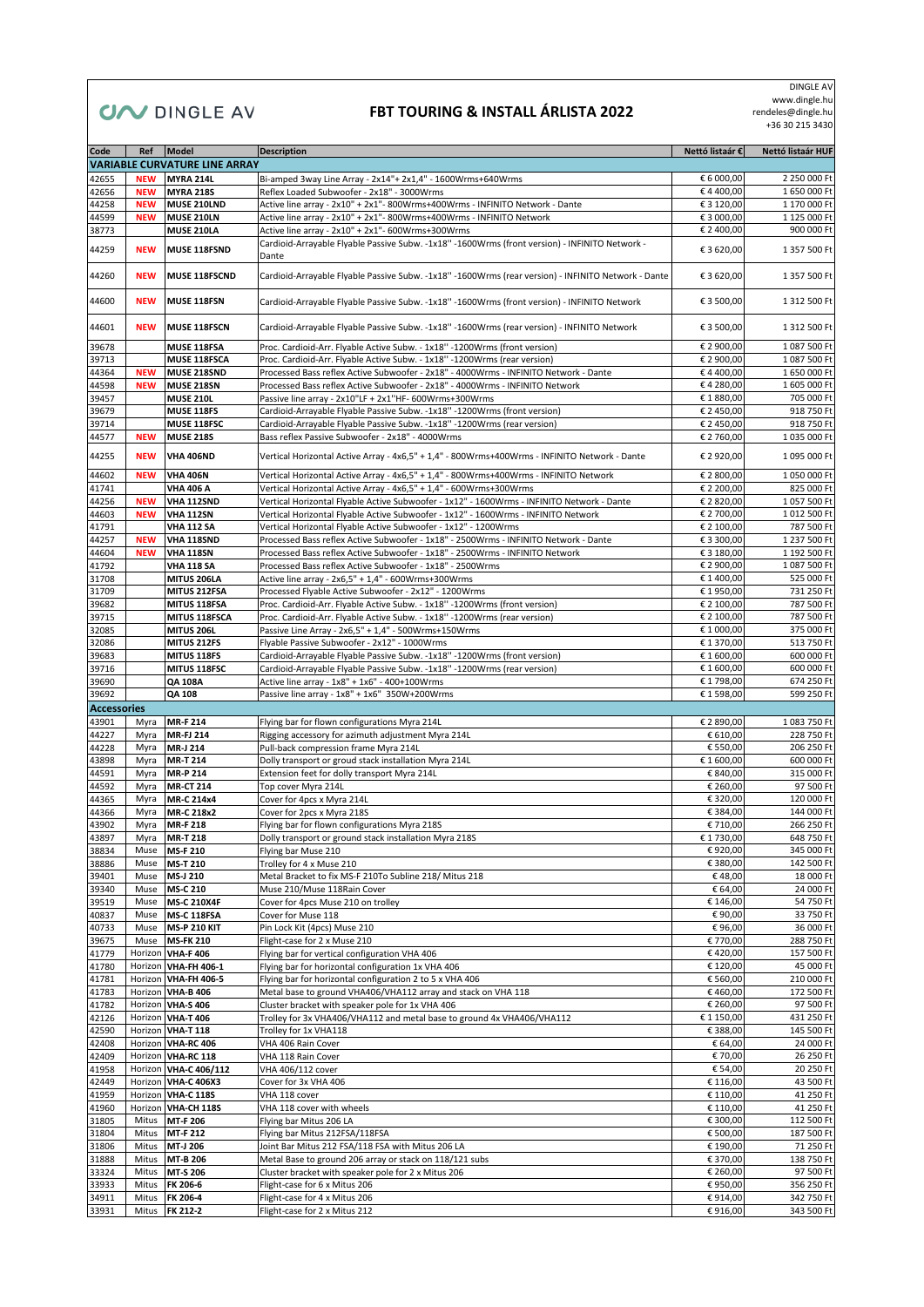| Code               | Ref                      | <b>Model</b>                         | <b>Description</b>                                                                                    | Nettó listaár € | Nettó listaár HUF |
|--------------------|--------------------------|--------------------------------------|-------------------------------------------------------------------------------------------------------|-----------------|-------------------|
| 34633              |                          | <b>HSA 108</b>                       | Flying bar QA 108A/QA 108                                                                             | € 340,00        | 127 500 Ft        |
| 34723              |                          | WT-108                               | Wodden Trolley for trasportation QA 108A/QA 108 line array speaker                                    | € 300,00        | 112 500 Ft        |
| 34722              |                          | <b>SS 108</b>                        | Joint Bar QA 108A/QA 108 with QA 118SA/QA 118S                                                        | € 368,00        | 138 000 Ft        |
| 34562              |                          | <b>MMH-108</b>                       | Metal Base to ground QA 108A/QA108 array or stack                                                     | € 260,00        | 97 500 Ft         |
|                    |                          | <b>CONSTANT CURVATURE LINE ARRAY</b> |                                                                                                       |                 |                   |
| 38592              |                          | MODUS 4820LA                         | 2-way Bass reflex Active Line array -4x8"+4x1"- 600Wrms+300Wrms-20°V                                  | € 3 046,00      | 1 142 250 Ft      |
| 38591              |                          | <b>MODUS 4805LA</b>                  | 2-way Bass reflex Active Line array -4x8"+4x1"- 600Wrms+300Wrms - 5°V                                 | € 3 046,00      | 1 142 250 Ft      |
|                    |                          |                                      |                                                                                                       | € 3 624,00      | 1 359 000 Ft      |
| 38593              |                          | MODUS 215FSA                         | Band-pass push-pull Active subwoofer - 2x15" - 2000Wrms                                               |                 |                   |
| 38765              |                          | MODUS 118FSA                         | Compact Bass reflex Active Subwoofer - 1x18" - 1200Wrms                                               | € 2 100,00      | 787 500 Ft        |
| 39686              |                          | QSA 112A                             | 2-way Active Line array -12"+3x1,7"- 1100Wrms+300Wrms-15°V                                            | € 2 718,00      | 1 019 250 Ft      |
| 39685              |                          | QSA 112.0 A                          | 2-way Active Line array -12"+3x1,7"- 1100Wrms+300Wrms-5°V                                             | € 2 718,00      | 1 019 250 Ft      |
| 39684              |                          | QSA 118SA                            | Flyable Active Subwoofer - 18" - 1200Wrms                                                             | € 2 798,00      | 1 049 250 Ft      |
| 39689              |                          | QSA 112                              | 2-Way Passive Line Array - 12"+3X1" - 600Wrms+240Wrms-15°V                                            | € 2 078,00      | 779 250 Ft        |
| 39688              |                          | QSA 112.0                            | 2-Way Passive Line Array - 12"+3X1" - 600Wrms+240Wrms-5°V                                             | € 2 078,00      | 779 250 Ft        |
| 39687              |                          | QSA 118S                             | Flyable Passive Subwoofer - 18" - 1400Wrms                                                            | € 1878,00       | 704 250 Ft        |
| 36197              |                          | SHADOW 142L                          | IP 55 2-way horn loaded Line Array - 14" + 2x1,4" - 100°H x 15°V disp. - 1000Wrms                     | € 1 734,00      | 650 250 Ft        |
| <b>Accessories</b> |                          |                                      |                                                                                                       |                 |                   |
| 38888              |                          | <b>MD-T118</b>                       | Trolley for 2 x Modus 118                                                                             | € 322,00        | 120 750 Ft        |
| 38887              |                          | <b>MD-T48</b>                        | Trolley for 2 x Modus 4805/4820                                                                       | € 322,00        | 120 750 Ft        |
| 25391              |                          | <b>MD-FSAT</b>                       | Flying bar for rigging Modus 4805/4820/118                                                            | €436,00         | 163 500 Ft        |
| 26214              |                          | <b>MD-FSUB</b>                       | Flying bar for rigging Modus 215                                                                      | € 612,00        | 229 500 Ft        |
| 29309              |                          | MD-WB                                | Stand base to tilt Modus 4805/4820 on Modus 118/215                                                   | € 210,00        | 78 750 Ft         |
| 25393              |                          | MD-B                                 | Stand base to tilt Modus 4805/4820                                                                    | € 666,00        | 249 750 Ft        |
| 25394              |                          | <b>MD-TSUB</b>                       | Trolley for 2 x Modus 215                                                                             | € 356,00        | 133 500 Ft        |
|                    |                          | MD-C 4820                            |                                                                                                       | € 50,00         | 18 750 Ft         |
| 40520<br>40519     |                          | MD-C 4805                            | Cover for Modus 4820<br>Cover for Modus 4805                                                          | € 50,00         | 18 750 Ft         |
|                    |                          |                                      | Cover for Modus 215 FSA                                                                               | € 100,00        | 37 500 Ft         |
| 40521              |                          | <b>MD-C 215FSA</b>                   |                                                                                                       |                 |                   |
| 37998              |                          | <b>HSA 600</b>                       | Rigging hardware/Flying bar                                                                           | € 544,00        | 204 000 Ft        |
| 27896              |                          | <b>WD112</b>                         | Trolley with wheels to transport QSA-112 & QSA 112A (4 pcs)                                           | € 312,00        | 117 000 Ft        |
| 27897              |                          | <b>WD118S</b>                        | Trolley with wheels to transport Qube Line array speakers QSA 118S/SA (2pcs)                          | € 288,00        | 108 000 Ft        |
| 29198              |                          | <b>WMA112</b>                        | Wooden support to tild down (-7,5°) QSA 112 fitted over QSA 118S                                      | € 148,00        | 55 500 Ft         |
| 29303              |                          | SS-212                               | Adjustable pole for use with QSA 118S for stacking QSA 112. M 20 threads on bottom                    | € 220,00        | 82 500 Ft         |
| 36350              |                          | Shadow SW-F 142                      | Flying bar for rigging SHADOW 142 L                                                                   | €440,00         | 165 000 Ft        |
|                    | <b>COLUMN LINE ARRAY</b> |                                      |                                                                                                       |                 |                   |
| 41801              |                          | CLA 406.2 A                          | 2-way Active Line Array Column - 4x6.5"LF + 1x1.4"HF - 600Wrms+300Wrms                                | € 1750,00       | 656 250 Ft        |
| 41732              |                          | <b>CLA 206A</b>                      | 2-way Active Line Array Column - 2x6.5"LF + 1x1.4"HF - 600Wrms+300Wrms                                | € 1 290,00      | 483 750 Ft        |
| 39681              |                          | <b>CLA 118SA</b>                     | Active Bass reflex subwoofer - 1x18" - 1200Wrms                                                       | € 1 650,00      | 618 750 Ft        |
| 34549              |                          | <b>CLA 604A</b>                      | 2-way Active Line Array Column - 6x4" + 4x1" - 400Wrms+100Wrms                                        | € 1 000,00      | 375 000 Ft        |
| 36892              |                          | <b>CLA 604A W</b>                    | 2-way Active Line Array Column-6x4"+4x1"-400Wrms+100Wrms Wh. RAL9016                                  | € 1 000,00      | 375 000 Ft        |
| 34548              |                          | <b>CLA 208SA</b>                     | Active Bass reflex subwoofer - 2x8" - 600Wrms                                                         | € 900,00        | 337 500 Ft        |
| 36965              |                          | CLA 208SA W                          | Active Bass reflex subwoofer - 2x8" - 600Wrms. White RAL9016                                          | € 900,00        | 337 500 Ft        |
|                    |                          |                                      | 8-way Bass reflex Active HF Line Array Column - 8x0,75" HF drivers - 8x50Wrms - Direct. control +5°/- |                 |                   |
| 34551              |                          | <b>MLA 801A</b>                      | $25^{\circ}$                                                                                          | € 2 626,00      | 984 750 Ft        |
|                    |                          |                                      | 6-way Bass reflex Active Mid/Low Line Array Column - 6x250Wrms - 6x8" woofers - Direct. control +5°/  |                 |                   |
| 34550              |                          | <b>MLA 608A</b>                      | 25°                                                                                                   | € 2 626,00      | 984 750 Ft        |
| 36187              |                          | <b>DLA 1244A</b>                     | 2-way Active Line Array Column - 12x4" + 4x1" - 16x50Wrms - Direct. control +30°/-30°                 | € 2 154,00      | 807 750 Ft        |
|                    |                          |                                      | Active Line Array Column - 8x50Wrms - 8x4" - Direct. control +30°/-30°                                | € 1 470,00      | 551 250 Ft        |
| 36186              |                          | <b>DLA 804A</b>                      |                                                                                                       |                 |                   |
| 36145              |                          | <b>CLA 604</b>                       | 2-way Passive Line Array Column - 6x4" + 4x1" - 500Wrms - 100°H x 20°V disp - EN54-24                 | € 650,00        | 243 750 Ft        |
| 41806              |                          | <b>CLA 803 TB</b>                    | Passive Line Array Column - 8x3" - 240Wrms - 110°H x 15°V/40°V - IP 55 - EN54-24 - Black              | € 600,00        | 225 000 Ft        |
| 41823              |                          | <b>CLA 803 TW</b>                    | Passive Line Array Column - 8x3" - 240Wrms - 110°H x 15°V/40°V - IP 55 - EN54-24 - White              | € 600,00        | 225 000 Ft        |
| 41807              |                          | <b>CLA 403 TB</b>                    | Passive Line Array Column - 4x3" - 120Wrms - 110°H x 25°V/50°V - IP 55 - EN54-24 - Black              | € 360,00        | 135 000 Ft        |
| 41824              |                          | <b>CLA 403 TW</b>                    | Passive Line Array Column - 4x3" - 120Wrms - 110°H x 25°V/50°V - IP 55 - EN54-24 - White              | € 360,00        | 135 000 Ft        |
| <b>Accessories</b> |                          |                                      |                                                                                                       |                 |                   |
| 39904              |                          | Vertus VT-S0 406                     | Speaker Stand h 0 cm for CLA 406.2A                                                                   | €46.00          | 17 250 Ft         |
| 39903              | Vertus                   | VT-S30 406                           | Speaker Stand h 30 cm for CLA 406.2A                                                                  | € 50,00         | 18 750 Ft         |
| 40565              | Vertus                   | <b>VT-C 406</b>                      | Cover for CLA 406                                                                                     | € 54,00         | 20 250 Ft         |
| 41802              | Vertus                   | VT-J 406.2                           | Joint Bar CLA 406.2A + CLA 406.2A/CLA206A                                                             | € 290,00        | 108 750 Ft        |
| 41803              | Vertus                   | VT-F 406.2                           | Flying bar CLA 406.2A and CLA206A                                                                     | € 130,00        | 48 750 Ft         |
| 41805              | Vertus                   | <b>VT-T 406</b>                      | Clamp to hang VT-F 406.2 on truss                                                                     | €76,00          | 28 500 Ft         |
| 41957              | Vertus                   | <b>VT-C 206</b>                      | Cover for CLA 206                                                                                     | € 54,00         | 20 250 Ft         |
| 40567              | Vertus                   | <b>VT-C 118SA</b>                    | Cover for CLA 118SA                                                                                   | € 56,00         | 21 000 Ft         |
| 40566              |                          | Vertus VT-CH 118SA                   | Cover for CLA 118SA with wheels                                                                       | € 56,00         | 21 000 Ft         |
| 36122              | Vertus                   | VT-C 604                             | Cover for CLA 604                                                                                     | €42,00          | 15 750 Ft         |
| 37145              | Vertus                   | <b>VT-C 114</b>                      | Cover for VT-SC 114                                                                                   | €42,00          | 15 750 Ft         |
| 37146              | Vertus                   | <b>VT-C 59</b>                       | Cover for VT-SC 59                                                                                    | € 32,00         | 12 000 Ft         |
| 36123              |                          | Vertus VT-C 208                      | Cover for CLA 208                                                                                     | €46,00          | 17 250 Ft         |
| 35723              | Vertus                   | <b>VT-S 604</b>                      | Stand Adapter for CLA 604                                                                             | € 36,00         | 13 500 Ft         |
| 37044              |                          | Vertus VT-S 604 W                    | Stand Adapter for CLA 604. White RAL9016                                                              | € 36,00         | 13 500 Ft         |
| 35722              | Vertus                   | VT-W 604                             | Directional wall mount for CLA 604                                                                    | € 100,00        | 37 500 Ft         |
| 37043              |                          | Vertus VT-W 604 W                    | Directional wall mount for CLA 604. White RAL9016                                                     | € 100,00        | 37 500 Ft         |
| 37053              | Vertus                   | <b>VT-DS 604</b>                     | Directional stand adapter for CLA 604                                                                 | € 146,00        | 54 750 Ft         |
| 37054              | Vertus                   | VT-DS 604 W                          | Directional stand adapter for CLA 604. White RAL9016                                                  | € 146,00        | 54 750 Ft         |
|                    | Vertus                   | VT-SC59 604                          |                                                                                                       | € 236,00        | 88 500 Ft         |
| 36879              |                          |                                      | Stand coloumn H59cm for CLA 604                                                                       | € 236,00        | 88 500 Ft         |
| 36883              |                          | Vertus VT-SC59 604 W                 | Stand coloumn H59cm for CLA 604. White RAL9016                                                        |                 |                   |
| 37041              |                          | Vertus VT-SC114 604                  | Stand coloumn H114cm for CLA 604                                                                      | € 292,00        | 109 500 Ft        |
| 37042              |                          | Vertus VT-SC114 604 W                | Stand coloumn H114cm for CLA 604. White RAL9016                                                       | € 292,00        | 109 500 Ft        |
| 40732              | Vertus                   | <b>VT-P 604 KIT</b>                  | Pin Lock Kit (4pcs) CLA 604                                                                           | € 108,00        | 40 500 Ft         |
| 34552              | Vertus                   | VT-A 608                             | Speaker adapter MLA608 on SUB M20                                                                     | € 132,00        | 49 500 Ft         |
| 38381              |                          | Vertus VT-J DLA                      | Safety bracket to connect 2 x DLA speakers in vertical                                                | €48,00          | 18 000 Ft         |
| 36959              | Vertus                   | <b>USB-RS485</b>                     | USB-RS485 Converter. Use one per installation                                                         | € 64,00         | 24 000 Ft         |
| 41794              | Vertus                   | <b>VT-J 3 B</b>                      | Joint Bar 0°-15° for CLA 803 and CLA 403 - Black                                                      | €96,00          | 36 000 Ft         |
| 41819              | Vertus                   | VT-J 3 W                             | Joint Bar 0°-15° for CLA 803 and CLA 403 - White                                                      | €96,00          | 36 000 Ft         |
| 41799              | Vertus                   | VT-JF3                               | Joint Bar for CLA 803 and CLA 403                                                                     | € 58,00         | 21 750 Ft         |
| 41795              | Vertus                   | <b>VT-F3B</b>                        | Flying bar for CLA 803 and CLA 403 - Black                                                            | € 80,00         | 30 000 Ft         |
| 41820              | Vertus                   | VT-F3W                               | Flying bar for CLA 803 and CLA 403 - White                                                            | € 80,00         | 30 000 Ft         |
| 41796              | Vertus                   | <b>VT-T3</b>                         | Clamp to hang VT-F 3 on truss                                                                         | € 58,00         | 21 750 Ft         |
| 41797              |                          | Vertus VT-W 3 B                      | Directional wall mount for CLA 803 and CLA 403 in vertical - Black                                    | €96,00          | 36 000 Ft         |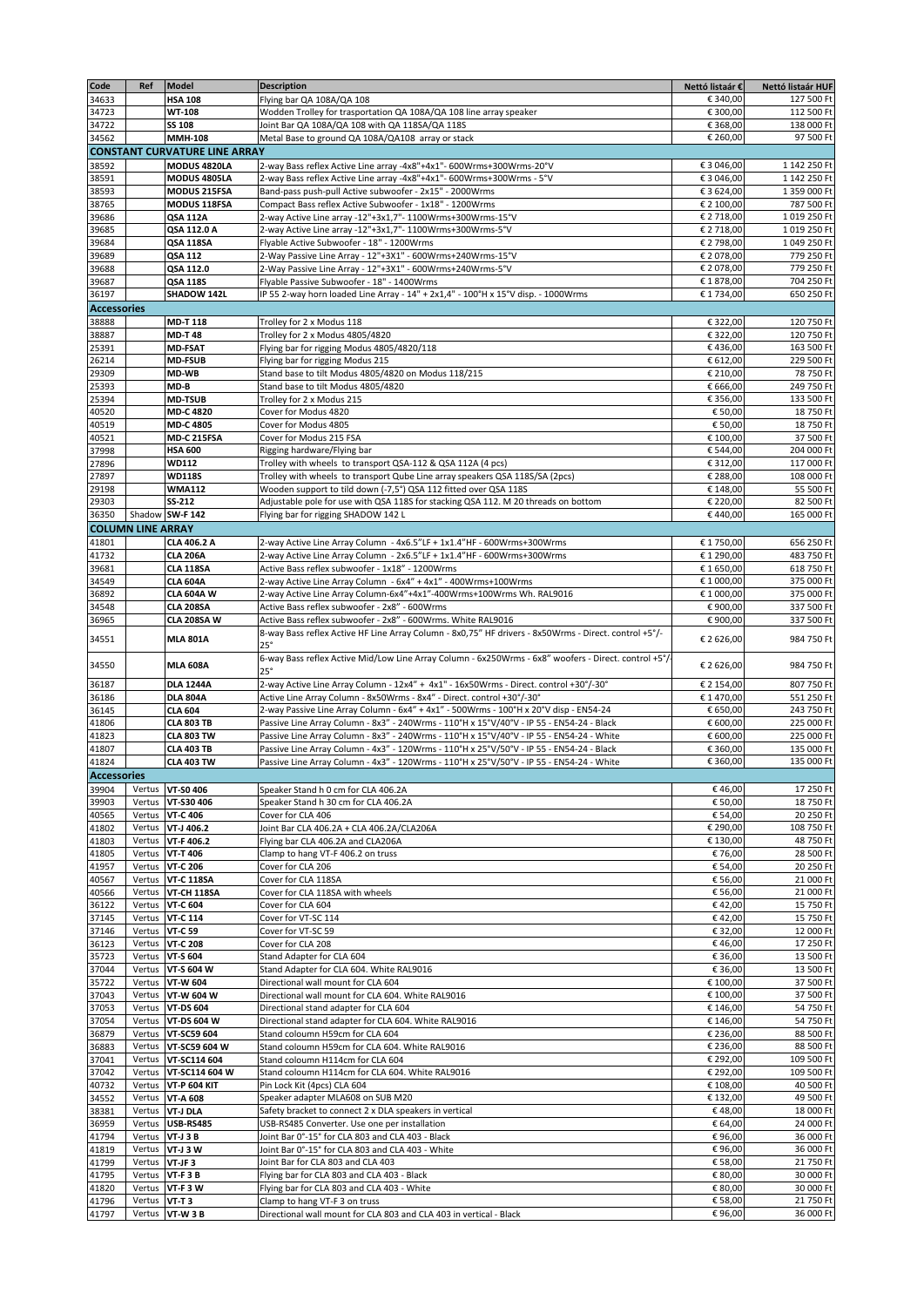| Code               | Ref                 | Model               | <b>Description</b>                                                                        | Nettó listaár € | Nettó listaár HUF |  |  |  |  |
|--------------------|---------------------|---------------------|-------------------------------------------------------------------------------------------|-----------------|-------------------|--|--|--|--|
| 41821              | Vertus              | <b>VT-W3W</b>       | Directional wall mount for CLA 803 and CLA 403 in vertical - White                        | €96,00          | 36 000 Ft         |  |  |  |  |
| 41798              | Vertus              | VT-WH3B             | Directional wall mount for CLA 803 and CLA 403 in horizontal - Black                      | €96,00          | 36 000 Ft         |  |  |  |  |
| 41822              |                     | Vertus VT-WH 3 W    | Directional wall mount for CLA 803 and CLA 403 in horizontal - White                      | €96,00          | 36 000 Ft         |  |  |  |  |
|                    | <b>POINT SOURCE</b> |                     |                                                                                           |                 |                   |  |  |  |  |
| 35960              |                     | MITUS 215A          | 2-way Active speaker - 2x15" + 2" - 1100Wrms+250Wrms                                      | € 2 400,00      | 900 000 Ft        |  |  |  |  |
| 35959              |                     | MITUS 152A          | 2-way Active speaker - 15" + 2" - 1100Wrms+250Wrms                                        | € 1950,00       | 731 250 Ft        |  |  |  |  |
| 31760              |                     | MITUS 115A          | 2-way Active speaker - 15" + 1" - 600Wrms+300Wrms                                         | € 1 700,00      | 637 500 Ft        |  |  |  |  |
| 37679              |                     | <b>MITUS 114A</b>   | 2-way Active speaker - 14" + 1,4" - 600Wrms+300Wrms                                       | € 1 700,00      | 637 500 Ft        |  |  |  |  |
| 31759              |                     | MITUS 112A          | 2-way Active speaker - 12" + 1" - 600Wrms+300Wrms                                         | € 1 480,00      | 555 000 Ft        |  |  |  |  |
| 35963              |                     | <b>MITUS 215</b>    | 2-way Passive speaker - 2x15" + 2" - 1600Wrms                                             | € 1 700,00      | 637 500 Ft        |  |  |  |  |
| 35962              |                     | <b>MITUS 152</b>    | 2-way Passive speaker - 15" + 2" - 800Wrms                                                | €1220,00        | 457 500 Ft        |  |  |  |  |
| 31860              |                     | <b>MITUS 115</b>    | 2-way Passive speaker - 15" + 1" - 800Wrms                                                | € 1 100,00      | 412 500 Ft        |  |  |  |  |
|                    |                     | <b>MITUS 114</b>    | 2-way Passive speaker - 14" + 1,4" - 700Wrms                                              | € 1 100,00      | 412 500 Ft        |  |  |  |  |
| 37680              |                     |                     | 2-way Passive speaker - 12" + 1" - 700Wrms                                                | € 970,00        | 363 750 Ft        |  |  |  |  |
| 31859              |                     | <b>MITUS 112</b>    |                                                                                           |                 | 467 250 Ft        |  |  |  |  |
| 36255              |                     | <b>ARCHON 115</b>   | 2-way Passive speaker - 15" + 2" - 2" 60°x 40° rot. Horn - 1000Wrms - black/ white color  | € 1 246,00      |                   |  |  |  |  |
| 36254              |                     | <b>ARCHON 112</b>   | 2-way Passive speaker - 12" + 1,4" - 1,4" 70°x 50° rot. Horn - 1000Wrms - black/ white    | € 1 134,00      | 425 250 Ft        |  |  |  |  |
| 36253              |                     | ARCHON 110          | 2-way Passive speaker - 10" + 1" - 1" 80°x 50° rot. Horn - 700Wrms - black/ white color   | € 816,00        | 306 000 Ft        |  |  |  |  |
| 36252              |                     | ARCHON 108          | 2-way Passive speaker - 8" + 1,5" - 350Wrms - Black                                       | € 566,00        | 212 250 Ft        |  |  |  |  |
| 44555              |                     | ARCHON 108W         | 2-way Passive speaker - 8" + 1,5" - 350Wrms - White RAL 9016                              | € 566,00        | 212 250 Ft        |  |  |  |  |
| 36251              |                     | <b>ARCHON 106</b>   | 2-way Passive speaker - 6" + 1" - 300Wrms - Black                                         | €410,00         | 153 750 Ft        |  |  |  |  |
| 44554              |                     | ARCHON 106W         | 2-way Passive speaker - 6" + 1" - 300Wrms - White RAL 9016                                | €410,00         | 153 750 Ft        |  |  |  |  |
| 36250              |                     | <b>ARCHON 105</b>   | 2-way Passive speaker - 5" + 1" - 200Wrms - Black                                         | € 320,00        | 120 000 Ft        |  |  |  |  |
| 44553              |                     | ARCHON 105W         | 2-way Passive speaker - 5" + 1" - 200Wrms - White RAL 9016                                | € 320,00        | 120 000 Ft        |  |  |  |  |
| 36257              |                     | <b>ARCHON 215S</b>  | Bass reflex Compact Passive Subwoofer - 2x15" - 2000Wrms - black/ white color             | €1870,00        | 701 250 Ft        |  |  |  |  |
| 36256              |                     | <b>ARCHON 208S</b>  | Bass reflex Compact Passive Subwoofer - 2x8" - 600Wrms - black/ white color               | € 620,00        | 232 500 Ft        |  |  |  |  |
| 36195              |                     | <b>SHADOW 112HC</b> | IP 55 coax horn loaded speaker - 12" + 1" - 90°H x 60°V disp - 600Wrms                    | € 1 030,00      | 386 250 Ft        |  |  |  |  |
| 37885              |                     | SHADOW 112HC T      | IP 55 coax horn loaded speaker - 12" + 1" - 90°H x 60°V disp - 600Wrms - 100V line tr     | € 1 120,00      | 420 000 Ft        |  |  |  |  |
| 36196              |                     | SHADOW 114S         | IP 55 Subwoofer - 14" - 90°H x 60°V disp. - 700Wrms                                       | € 750,00        | 281 250 Ft        |  |  |  |  |
| 37943              |                     | SHADOW 114S T       | IP 55 Subwoofer - 14" - 90°H x 60°V disp. - 700Wrms - 100V line transf                    | € 870,00        | 326 250 Ft        |  |  |  |  |
| 36194              |                     | SHADOW 112CT        | IP 55 Coax speaker - 12" + 1" - conical 90° horn - 600Wrms - 100V line transf             | €924,00         | 346 500 Ft        |  |  |  |  |
| 36193              |                     | SHADOW 108CT        | IP 55 Coax speaker - 8" + 1" - conical 90° horn - 450Wrms - 100V line transf              | € 694,00        | 260 250 Ft        |  |  |  |  |
| 36192              |                     | SHADOW 105T         | IP 55 2-way Full Range - 5"cone + 1"dome - conical 90° horn - 120Wrms - 100V line transf. | € 143,00        | 53 625 Ft         |  |  |  |  |
| <b>Accessories</b> |                     |                     |                                                                                           |                 |                   |  |  |  |  |
| 36063              | Mitus               | MT-C 215            | Cover for Mitus 215                                                                       | € 102,00        | 38 250 Ft         |  |  |  |  |
| 36062              | Mitus               | MT-C 152            | Cover for Mitus 152                                                                       | € 64,00         | 24 000 Ft         |  |  |  |  |
| 37932              | Mitus               | MT-C 114            | Cover for Mitus 114                                                                       | € 54,00         | 20 250 Ft         |  |  |  |  |
| 33831              | Mitus               | V 67                | Cover for Mitus 115                                                                       | € 56,00         | 21 000 Ft         |  |  |  |  |
| 33830              | Mitus               | V 66                | Cover for Mitus 112                                                                       | € 54,00         | 20 250 Ft         |  |  |  |  |
| 36328              | Archon              | <b>AC-U 115H</b>    | Wall metal stand to mount ARCHON 115 in horizontal                                        | € 70,00         | 26 250 Ft         |  |  |  |  |
| 36331              |                     | Archon AC-U 115V    | Wall metal Stand to mount ARCHON 115 in vertical                                          | €74,00          | 27 750 Ft         |  |  |  |  |
| 36327              |                     | Archon AC-U 112H    | Wall metal stand to mount ARCHON 112 in horizontal                                        | € 62,00         | 23 250 Ft         |  |  |  |  |
| 36330              |                     | Archon AC-U 112V    | Wall metal Stand to mount ARCHON 112 in vertical                                          | € 70,00         | 26 250 Ft         |  |  |  |  |
| 36326              |                     | Archon AC-U 110H    | Wall metal stand to mount ARCHON 110 in horizontal                                        | € 62,00         | 23 250 Ft         |  |  |  |  |
| 36329              |                     | Archon AC-U 110V    | Wall metal Stand to mount ARCHON 110 in vertical                                          | € 62,00         | 23 250 Ft         |  |  |  |  |
| 40338              |                     | Archon AC-U 108H    | Wall metal Stand to mount ARCHON 108 in horizontal                                        | € 50,00         | 18 750 Ft         |  |  |  |  |
|                    |                     | Archon AC-U 108HW   | Wall metal Stand to mount ARCHON 108 in horizontal. White RAL 9016                        | € 50,00         | 18 750 Ft         |  |  |  |  |
| 44558              |                     |                     |                                                                                           | € 50,00         |                   |  |  |  |  |
| 40337              | Archon              | <b>AC-U 106H</b>    | Wall metal Stand to mount ARCHON 106 in horizontal                                        |                 | 18 750 Ft         |  |  |  |  |
| 44557              |                     | Archon AC-U 106HW   | Wall metal Stand to mount ARCHON 106 in horizontal. White RAL 9016                        | € 50,00         | 18 750 Ft         |  |  |  |  |
| 40336              |                     | Archon AC-U 105H    | Wall metal Stand to mount ARCHON 105 in horizontal                                        | €46,00          | 17 250 Ft         |  |  |  |  |
| 44556              |                     | Archon AC-U 105HW   | Wall metal Stand to mount ARCHON 105 in horizontal. White RAL 9016                        | €46,00          | 17 250 Ft         |  |  |  |  |
| 36986              |                     | Archon AC-W 208     | Wall metal stand to mount ARCHON 208S in vertical                                         | €74,00          | 27 750 Ft         |  |  |  |  |
| 36987              |                     | Archon AC-W 568     | Directional wall mount for ARCHON 106/108. Black                                          | € 58,00         | 21 750 Ft         |  |  |  |  |
| 37330              |                     | Archon AC-W 568W    | Directional wall mount for ARCHON106/108. White RAL9016                                   | € 58.00         | 21 750 Ft         |  |  |  |  |
| 37438              |                     | Archon TR KIT105    | Line transformer kits for ARCHON 105                                                      | € 64,00         | 24 000 Ft         |  |  |  |  |
| 37439              | Archon              | <b>TR KIT106/8</b>  | Line transformer kits for ARCHON 106/108                                                  | € 68,00         | 25 500 Ft         |  |  |  |  |
| 37443              | Archon              | <b>TR KIT110</b>    | Line transformer kits for ARCHON 110                                                      | € 86,00         | 32 250 Ft         |  |  |  |  |
| 37444              | Archon              | <b>TR KIT112/5</b>  | Line transformer kits for ARCHON 112/115                                                  | € 120,00        | 45 000 Ft         |  |  |  |  |
| <b>SUBWOOFER</b>   |                     |                     |                                                                                           |                 |                   |  |  |  |  |
| 44364              | <b>NEW</b>          | MUSE 218SND         | Processed Bass reflex Active Subwoofer - 2x18" - 4000Wrms - INFINITO Network - Dante      | €4400,00        | 1 650 000 Ft      |  |  |  |  |
| 44598              | <b>NEW</b>          | MUSE 218SN          | Processed Bass reflex Active Subwoofer - 2x18" - 4000Wrms - INFINITO Network              | €4 280,00       | 1 605 000 Ft      |  |  |  |  |
| 44577              | <b>NEW</b>          | <b>MUSE 218S</b>    | Bass reflex Passive Subwoofer - 2x18" - 4000Wrms                                          | € 2 760,00      | 1 035 000 Ft      |  |  |  |  |
| 39893              |                     | Q 118SA             | Active Subwoofer - 18" - 1200Wrms                                                         | € 2 098,00      | 786 750 Ft        |  |  |  |  |
| 40686              |                     | Q 118S              | Passive Bass reflex Subwoofer - 18" - 1600Wrms                                            | € 1 498,00      | 561 750 Ft        |  |  |  |  |
| 35961              |                     | MITUS 218SA         | Processed Bass reflex Active Subwoofer - 2x18" - 2000Wrms                                 | €3834,00        | 1 437 750 Ft      |  |  |  |  |
| 31757              |                     | MITUS 118SA         | Processed Band-pass Active Subwoofer - 18" - 1200Wrms                                     | €1890,00        | 708 750 Ft        |  |  |  |  |
| 35964              |                     | <b>MITUS 218S</b>   | Bass reflex Passive Subwoofer - 2x18" - 4000Wrms                                          | € 2 416,00      | 906 000 Ft        |  |  |  |  |
| 31861              |                     | <b>MITUS 118S</b>   | Band-pass Passive Subwoofer - 18" - 1000Wrms                                              | € 1 366,00      | 512 250 Ft        |  |  |  |  |
| 36257              |                     | <b>ARCHON 215S</b>  | Bass reflex Compact Passive Subwoofer - 2x15" - 2000Wrms - black/ white color             | € 1870,00       | 701 250 Ft        |  |  |  |  |
| 36256              |                     | <b>ARCHON 208S</b>  | Bass reflex Compact Passive Subwoofer - 2x8" - 600Wrms - black/ white color               | € 620,00        | 232 500 Ft        |  |  |  |  |
| <b>Accessories</b> |                     |                     |                                                                                           |                 |                   |  |  |  |  |
| 40498              |                     | <b>QB-C 118SA</b>   | Cover for Q 118SA                                                                         | € 88,00         | 33 000 Ft         |  |  |  |  |
| 40497              |                     | QB-CH 118SA         | Cover for Q 118SA with wheels                                                             | € 88,00         | 33 000 Ft         |  |  |  |  |
| 36064              |                     | MT-C 218            | Cover for Mitus 218                                                                       | € 136,00        | 51 000 Ft         |  |  |  |  |
| 37066              |                     | <b>MT-CH 218</b>    | Cover for Mitus 218 with wheels                                                           | € 136,00        | 51 000 Ft         |  |  |  |  |
| 33832              | Mitus               | V 68                | Cover for Mitus 118SA                                                                     | € 80,00         | 30 000 Ft         |  |  |  |  |
| 37068              | Mitus               | <b>MT-CH 118</b>    | Cover for Mitus 118SA with wheels                                                         | € 80,00         | 30 000 Ft         |  |  |  |  |
| 33932              | Mitus               | FK 118-1            | Flight-case for 1 x Mitus 118SA                                                           | € 800,00        | 300 000 Ft        |  |  |  |  |
| 25197              |                     | KBW-1004S           | Wheels Kit Mitus 218, 118, 121, Subline 218, 118: 4wheels w/brake                         | € 110,00        | 41 250 Ft         |  |  |  |  |
|                    |                     |                     |                                                                                           |                 |                   |  |  |  |  |
| <b>MONITOR</b>     |                     |                     |                                                                                           |                 |                   |  |  |  |  |
| 31761              |                     | MITUS 210MA         | 2-way Active Stage monitor - 2x10" + 1,4" - 600Wrms+300Wrms                               | € 1 680,00      | 630 000 Ft        |  |  |  |  |
| 33216              |                     | MITUS 210M          | 2-way Passive Stage monitor - 2x10" + 1,4" - 800Wrms                                      | € 1 186,00      | 444 750 Ft        |  |  |  |  |
| 35965              |                     | StageMaxX 12MA      | 2-way Bass reflex Active Stage monitor - 12"+ 1" - 400Wrms+100Wrms                        | € 850,00        | 318 750 Ft        |  |  |  |  |
| 36712              |                     | StageMaxX 12MA W    | 2-way Bass reflex Active Stage monitor - 12"+ 1" - 400Wrms+100Wrms. White RAL7035         | € 850,00        | 318 750 Ft        |  |  |  |  |
| <b>Accessories</b> |                     |                     |                                                                                           |                 |                   |  |  |  |  |
| 33834              | Mitus               | V 70                | Cover for Mitus 210M                                                                      | €44,00          | 16 500 Ft         |  |  |  |  |
| 34719              |                     | Mitus FK 210-2      | Flight-case for 2 x Mitus 210M                                                            | € 690,00        | 258 750 Ft        |  |  |  |  |
| 36065              |                     | StageM SM-C 12      | Cover StageMaxX 12                                                                        | € 56,00         | 21 000 Ft         |  |  |  |  |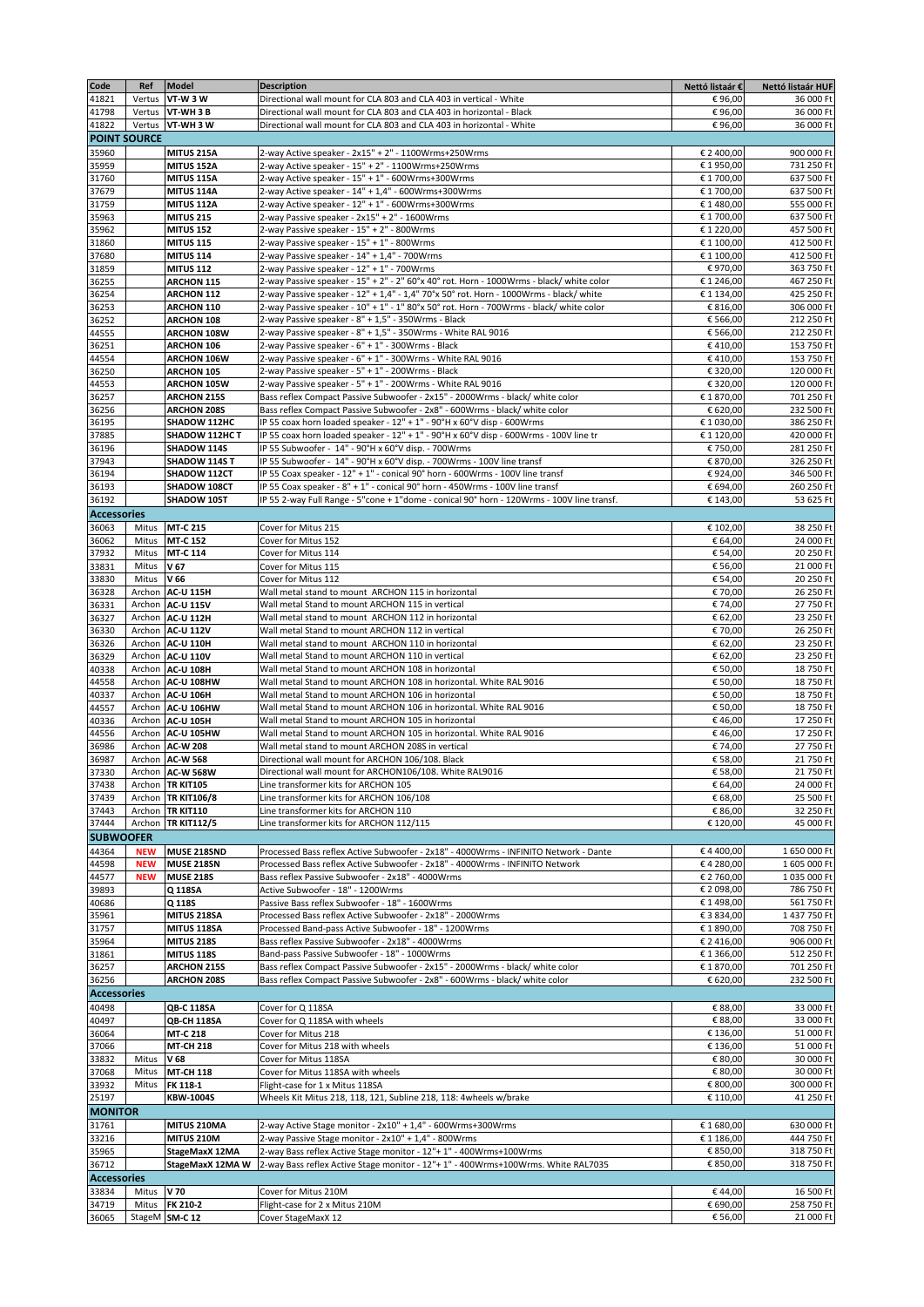| Code               | Ref                     | <b>Model</b>                                 | <b>Description</b>                                             | Nettó listaár €  | Nettó listaár HUF |
|--------------------|-------------------------|----------------------------------------------|----------------------------------------------------------------|------------------|-------------------|
| 36066              |                         | StageM SM-U 12                               | Wall mount StageMaxX 12 in horizontal                          | € 68,00          | 25 500 Ft         |
| 36735              |                         | StageM SM-U 12 W                             | Wall mount StageMaxX 12 in horizontal. White RAL7035           | € 68,00          | 25 500 Ft         |
| 37099              | StageM SM-S 12          |                                              | U adapter 35mm                                                 | € 60,00          | 22 500 Ft         |
|                    |                         | DIGITAL LOUDSPEAKER MANAGEMENT               |                                                                |                  |                   |
| 34325              |                         | <b>DLM-26</b>                                | 2 In x 6 Out Digital Loudspeaker Management processor          | € 810,00         | 303 750 Ft        |
| 38885              |                         | <b>DMM8008</b>                               | Digital Matrix 8x8                                             | € 2 012,00       | 754 500 Ft        |
| 38929              |                         | <b>WP8008</b>                                | Wall panel control for DMM8008                                 | € 257,00         | 96 375 Ft         |
|                    | <b>POWER AMPLIFIERS</b> |                                              |                                                                |                  |                   |
| 39697              |                         | AX 3000                                      | 2 Ch. Power Amp - 2x1500Wrms (4ohm) - 3000Wrms (8ohm bridge)   | € 899,00         | 337 125 Ft        |
| 39696              |                         | AX 2000                                      | 2 Ch. Power Amp - 2x1000Wrms (4ohm) - 2000Wrms (8ohm bridge)   | € 649,00         | 243 375 Ft        |
| 39695              |                         | AX 1200                                      | 2 Ch. Power Amp - 2x600Wrms (4ohm) - 1200Wrms (8ohm bridge)    | €449,00          | 168 375 Ft        |
| 39694              |                         | AX 800                                       | 2 Ch. Power Amp - 2x400Wrms (4ohm) - 800Wrms (8ohm bridge)     | € 349,00         | 130 875 Ft        |
|                    | <b>ASSEMBLED CABLES</b> |                                              |                                                                |                  |                   |
|                    |                         | <b>BALANCED SIGNAL CABLES NC3FXX/NC3MXX</b>  |                                                                |                  |                   |
| 39728              |                         | <b>XMF-05</b>                                | Cable w/Conn. XLR NC3FXX/NC3MXX 0,50m FBT M222                 | € 24,00          | 9 000 Ft          |
| 39729              |                         | XMF-1                                        | Cable w/Conn. XLR NC3FXX/NC3MXX 1,00m FBT M222                 | € 24,00          | 9 000 Ft          |
| 39730              |                         | XMF-2                                        | Cable w/Conn. XLR NC3FXX/NC3MXX 2,00m FBT M222                 | € 26,00          | 9750 Ft           |
| 39731              |                         | XMF-3                                        | Cable w/Conn. XLR NC3FXX/NC3MXX 3,00m FBT M222                 | € 26,00          | 9750 Ft           |
| 39732              |                         | XMF-6                                        | Cable w/Conn. XLR NC3FXX/NC3MXX 6,00m FBT M222                 | € 30,00          | 11 250 Ft         |
| 39733              |                         | <b>XMF-10</b>                                | Cable w/Conn. XLR NC3FXX/NC3MXX 10,00m FBT M222                | € 32,00          | 12 000 Ft         |
| 39734              |                         | <b>XMF-15</b>                                | Cable w/Conn. XLR NC3FXX/NC3MXX 15,00m FBT M222                | € 36,00          | 13 500 Ft         |
| 39735              |                         | <b>XMF-20</b>                                | Cable w/Conn. XLR NC3FXX/NC3MXX 20,00m FBT M222                | €40,00           | 15 000 Ft         |
| 39736              |                         | <b>XMF-30</b>                                | Cable w/Conn. XLR NC3FXX/NC3MXX 30,00m FBT M222                | € 52,00          | 19 500 Ft         |
|                    |                         | NEUTRIK POWERCON TRUE 1 NAC3MX/NAC3FX        |                                                                |                  |                   |
|                    |                         |                                              | Cable w/Conn. PWRC NAC3MX/NAC3FX 0,50m 3x2,5 H05VVF EU         |                  | 15 750 Ft         |
| 39409              |                         | <b>PMF-05</b>                                |                                                                | €42,00<br>€42,00 |                   |
| 39408              |                         | PMF-1                                        | Cable w/Conn. PWRC NAC3MX/NAC3FX 1,00m 3x2,5 H05VVF EU         |                  | 15 750 Ft         |
| 37893              |                         | PMF-2                                        | Cable w/Conn. PWRC NAC3MX/NAC3FX 2,00m 3x2,5 H05VVF EU         | €48,00           | 18 000 Ft         |
|                    |                         |                                              | NEUTRIK POWERCON TRUE 1 NAC3MX/NAC3FX (UL series)              |                  |                   |
| 39651              |                         | <b>PMF-05 UL</b>                             | Cable w/Conn. PWRC NAC3MX/NAC3FX 0,50m 3x2,5 AWG-14 STJ UL     | €48,00           | 18 000 Ft         |
| 39652              |                         | PMF-1 UL                                     | Cable w/Conn. PWRC NAC3MX/NAC3FX 1,00m 3x2,5 AWG-14 STJ UL     | € 58,00          | 21 750 Ft         |
| 39653              |                         | PMF-2 UL                                     | Cable w/Conn. PWRC NAC3MX/NAC3FX 2,00m 3x2,5 AWG-14 STJ UL     | €78,00           | 29 250 Ft         |
|                    |                         | <b>NEUTRIK POWERCON NAC3FCA/NAC3FCB</b>      |                                                                |                  |                   |
| 39658              |                         | <b>PAB-025</b>                               | Cable w/Conn. PWRC NAC3FCA/NAC3FCB 0,25m 3x2,5 H05VVF EU       | € 38,00          | 14 250 Ft         |
| 39657              |                         | <b>PAB-05</b>                                | Cable w/Conn. PWRC NAC3FCA/NAC3FCB 0,50m 3x2,5 H05VVF EU       | € 38,00          | 14 250 Ft         |
| 36642              |                         | PAB-1                                        | Cable w/Conn. PWRC NAC3FCA/NAC3FCB 1,00m 3x2,5 H05VVF EU       | €40,00           | 15 000 Ft         |
| 37303              |                         | PAB-2                                        | Cable w/Conn. PWRC NAC3FCA/NAC3FCB 2,00m 3x2,5 H05VVF EU       | €42,00           | 15 750 Ft         |
|                    |                         | NEUTRIK POWERCON NAC3FCA/NAC3FCB (UL series) |                                                                |                  |                   |
| 36645              |                         | <b>PAB-025 UL</b>                            | Cable w/Conn. PWRC NAC3FCA/NAC3FCB 0,25m 3x2,5 AWG-14 SJT UL   | €40,00           | 15 000 Ft         |
| 36644              |                         | <b>PAB-05 UL</b>                             | Cable w/Conn. PWRC NAC3FCA/NAC3FCB 0,50m 3x2,5 AWG-14 SJT UL   | €44,00           | 16 500 Ft         |
| 36643              |                         | PAB-1 UL                                     | Cable w/Conn. PWRC NAC3FCA/NAC3FCB 1,00m 3x2,5 AWG-14 SJT UL   | € 50,00          | 18 750 Ft         |
| 37892              |                         | PAB-2 UL                                     | Cable w/Conn. PWRC NAC3FCA/NAC3FCB 2,00m 3x2,5 AWG-14 SJT UL   | € 70,00          | 26 250 Ft         |
|                    | <b>SPEAKON NL4FX</b>    |                                              |                                                                |                  |                   |
| 39754              |                         | SP4-025                                      | Cable w/Conn. SPEAKON NL4FX/NL4FX 0,25m 4x4 FBT S440           | € 34,00          | 12 750 Ft         |
| 39755              |                         | SP4-05                                       | Cable w/Conn. SPEAKON NL4FX/NL4FX 0,50m 4x4 FBT S440           | € 38,00          | 14 250 Ft         |
| 39756              |                         | SP4-2                                        | Cable w/Conn. SPEAKON NL4FX/NL4FX 2,00m 4x4 FBT S440           | €44,00           | 16 500 Ft         |
| 39757              |                         | SP4-10                                       | Cable w/Conn. SPEAKON NL4FX/NL4FX 10,00m 4x4 FBT S440          | €94,00           | 35 250 Ft         |
| 39758              |                         | SP4-20                                       | Cable w/Conn. SPEAKON NL4FX/NL4FX 20,00m 4x4 FBT S440          | € 160,00         | 60 000 Ft         |
|                    |                         |                                              |                                                                |                  |                   |
| 39772              |                         | NL4MMX                                       | Connector Adapter for NL4FX 4pole                              | € 12,00          | 4 500 Ft          |
| <b>CONNECTORS</b>  |                         |                                              |                                                                |                  |                   |
| 39726              |                         | <b>NC3FXX</b>                                | XLR female cable connector 3p (Min. Ord. 4pcs)                 | € 6,38           | 2 393 Ft          |
| 39727              |                         | <b>NC3MXX</b>                                | XLR male cable connector 3p (Min. Ord. 4pcs)                   | € 5,50           | 2 063 Ft          |
| 37662              |                         | NAC3MX                                       | PowerCON TRUE1 male cable connector (Min. Ord. 4pcs)           | € 12,70          | 4763 Ft           |
| 37661              |                         | NAC3FX                                       | PowerCON TRUE1 female cable connector (Min. Ord. 4pcs)         | € 11,66          | 4 373 Ft          |
| 20132              |                         | <b>NAC3FCA</b>                               | PowerCON cable connector (Min. Ord. 4pcs)                      | € 10,78          | 4 043 Ft          |
| 20134              |                         | <b>NAC3FCB</b>                               | PowerCON cable connector (Min. Ord. 4pcs)                      | € 10,78          | 4 043 Ft          |
| 39908              |                         | NL4FX                                        | SpeakON cable connector 4p (Min. Ord. 4pcs)                    | € 8,36           | 3 135 Ft          |
| <b>BULK CABLES</b> |                         |                                              |                                                                |                  |                   |
| 33022              |                         | <b>FBT M222</b>                              | Prof.Microphone Cable - 2x0,22/2x24 AWG PVC Flex 6,1mm         | € 1,10           | 414 Ft            |
| 33023              |                         | <b>FBT M234</b>                              | Prof.Microphone Cable - 2x0,34/2x22 AWG PVC Flex 6,2mm         | € 1,92           | 720 Ft            |
| 33024              |                         | <b>FBT M322</b>                              | Prof.Microphone Cable - 2x0,22/2x24 AWG PVC Flex 3.5mm         | € 0,84           | 315 Ft            |
| 33025              |                         | <b>FBT S275</b>                              | Prof.Oxy Free Speaker Cable Black - Cond.2x0,75 PVC Flex 6,3mm | € 0,86           | 324 Ft            |
| 33026              |                         | <b>FBT S210</b>                              | Prof.Oxy Free Speaker Cable Black - Cond.2x1 PVC Flex 6,6mm    | € 1,01           | 378 Ft            |
| 33027              |                         | <b>FBT S215</b>                              | Prof.Oxy Free Speaker Cable Black - Cond.2x1,5 PVC Flex 7,0mm  | €1,25            | 468 Ft            |
| 33028              |                         | <b>FBT S225</b>                              | Prof.Oxy Free Speaker Cable Black - Cond.2x2,5 PVC Flex 8,4mm  | € 1,92           | 720 Ft            |
| 33029              |                         | <b>FBT S240</b>                              | Prof.Oxy Free Speaker Cable Black - Cond.2x4 PVC Flex 11mm     | € 3,67           | 1377 Ft           |
| 33030              |                         | <b>FBT S425</b>                              | Prof.Oxy Free Speaker Cable Black - Cond.4x2,5 PVC Flex 11mm   | €4,10            | 1 539 Ft          |
| 33031              |                         | <b>FBT S440</b>                              | Prof.Oxy Free Speaker Cable Black - Cond.4x4 PVC Flex 13,2mm   | € 6,31           | 2 367 Ft          |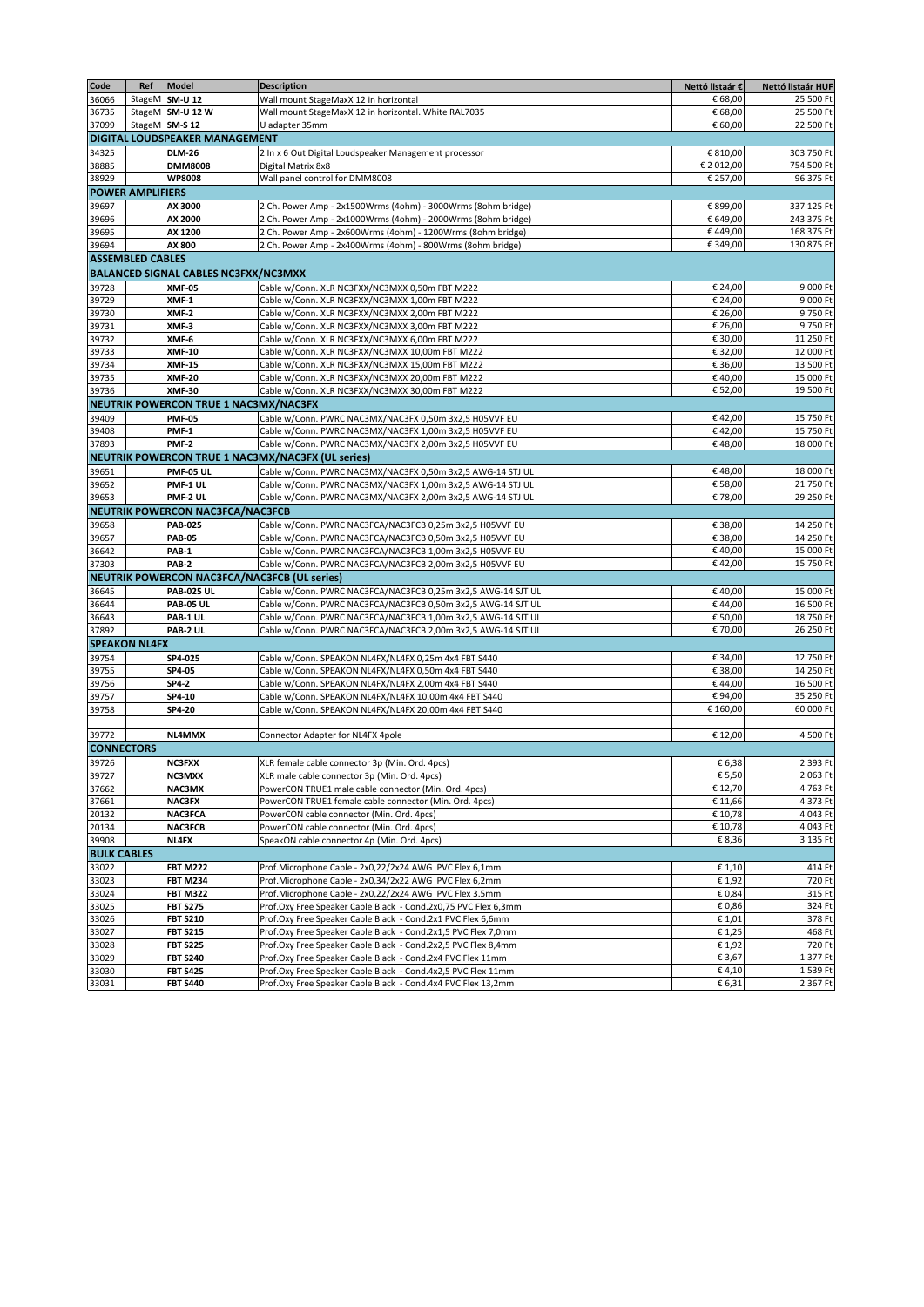# **CIA DINGLE AV FBT AUDIO CONTRACTOR ÁRLISTA 2022**

 DINGLE AV www.dingle.hu rendeles@dingle.hu +36 30 215 3430

| Code             |                           | Ref   Model                                     | <b>Description</b>                                                                                                                                                               | Nettó listaár €          | Nettó listaár HUF            |
|------------------|---------------------------|-------------------------------------------------|----------------------------------------------------------------------------------------------------------------------------------------------------------------------------------|--------------------------|------------------------------|
|                  |                           | SECURITY AND EMERGENCY SYSTEMS EN54             |                                                                                                                                                                                  |                          |                              |
|                  |                           | <b>Voice Alarm Integrated Equipment</b>         |                                                                                                                                                                                  |                          |                              |
| 37484            |                           | <b>VAIE 2250</b>                                | two built-in 250Wrms class D power amplifiers - optional external 250W amp (MPA 5240)                                                                                            | € 2 700,00               | 1 012 500 Ft                 |
|                  |                           | <b>Wall Mounted Voice Evacuation System</b>     |                                                                                                                                                                                  |                          |                              |
| 44605            | <b>NEW</b><br><b>NEW</b>  | <b>VAIE 4101</b><br><b>VAIE 4102</b>            | Voice Evacuation System 100W - 1 Zones - EN54-16, EN54-4                                                                                                                         | € 1755,00<br>€ 1 890,00  | 658 125 Ft                   |
| 44606<br>44607   | <b>NEW</b>                | <b>VAIE 4251</b>                                | Voice Evacuation System 100W - 2 Zones - EN54-16, EN54-5<br>Voice Evacuation System 250W - 1 Zones - EN54-16, EN54-6                                                             | € 1 890,00               | 708 750 Ft<br>708 750 Ft     |
| 44608            | <b>NEW</b>                | <b>VAIE 4252</b>                                | Voice Evacuation System 250W - 2 Zones - EN54-16, EN54-7                                                                                                                         | € 2 160,00               | 810 000 Ft                   |
| 41491            |                           | <b>VAIE 5502</b>                                | Wall Mount. Compact Voice Evacuation Sys 500W - 2 Zones - Double Output                                                                                                          | € 2 520,00               | 945 000 Ft                   |
| 40644            |                           | <b>VAIE 6502</b>                                | Wall Mount. Networkable Compact Voice Evacuation Sys 500W - 2 Zones - Double Output                                                                                              | € 2 970,00               | 1 113 750 Ft                 |
| 40948            |                           | <b>VAIE 6504</b>                                | Wall Mount. Networkable Compact Voice Evacuation Sys 500W - 4 Zones - Double Output                                                                                              | € 3 780,00               | 1 417 500 Ft                 |
| 40949            |                           | <b>VAIE 6506</b>                                | Wall Mount. Networkable Compact Voice Evacuation Sys 500W - 6 Zones - Double Output                                                                                              | €4 590,00                | 1721 250 Ft                  |
| 41812            |                           | <b>VAIE 7502</b>                                | Wall Mounting Compact Voice Evacuation System 500W - 2 Zones - Double Output - EN54-16                                                                                           | € 3 600,00               | 1 350 000 Ft                 |
| 41813            |                           | <b>VAIE 7504</b>                                | Wall Mounting Compact Voice Evacuation System 500W - 4 Zones - Double Output - EN54-16<br>Wall Mounting Compact Voice Evacuation System 500W - 6 Zones - Double Output - EN54-16 | €4410,00                 | 1 653 750 Ft                 |
| 41814<br>42589   |                           | <b>VAIE 7506</b><br><b>VAIE 7M04</b>            | Wall Mounting Compact Voice Evacuation System 1000W - 4 Zones - Double Output - EN54-16                                                                                          | € 5 220,00<br>€ 5 310,00 | 1 957 500 Ft<br>1 991 250 Ft |
| 42610            |                           | <b>VAIE 7M06</b>                                | Wall Mounting Compact Voice Evacuation System 1000W - 6 Zones - Double Output - EN54-16                                                                                          | € 6 120,00               | 2 295 000 Ft                 |
| Controller       |                           |                                                 |                                                                                                                                                                                  |                          |                              |
| 37712            |                           | <b>VAC 2006</b>                                 | Voice Evacuation System Controller 6 lines. Up to 6 x VAC 2006 connect.                                                                                                          | € 1 575,00               | 590 625 Ft                   |
| Router           |                           |                                                 |                                                                                                                                                                                  |                          |                              |
| 37713            |                           | <b>VAR 2006</b>                                 | Connected to VAC 2006 drives up to 6 zones with external power amp                                                                                                               | € 810,00                 | 303 750 Ft                   |
|                  |                           | <b>Class D Modular Amplifiers</b>               |                                                                                                                                                                                  |                          |                              |
| 37724            |                           | <b>DPU 1125C</b>                                | Class D amplifiers 125W RMS                                                                                                                                                      | € 675,00                 | 253 125 Ft                   |
| 37725            |                           | <b>DPU 1250C</b>                                | Class D amplifiers 250W RMS                                                                                                                                                      | € 801,00                 | 300 375 Ft                   |
| 37726            |                           | <b>DPU 1500C</b>                                | Class D amplifiers 500W RMS                                                                                                                                                      | € 1 170,00               | 438 750 Ft                   |
| 37711            |                           | CHA 1004                                        | Power card-cage to install DPU units in a 19" rack                                                                                                                               | € 99,00                  | 37 125 Ft                    |
| 38991            |                           | <b>DPU 2109</b>                                 | Front blind panel for CHA 1004                                                                                                                                                   | € 17,00                  | 6 375 Ft                     |
| 37489            |                           | <b>MPA5240</b>                                  | Booster 240Wrms - 100V/70V/50V/8 Ω output - 230V/115V switch                                                                                                                     | € 576,00                 | 216 000 Ft                   |
| 37491            |                           | <b>MPA5480</b>                                  | Booster 480Wrms - 100V/70V/50V/8 Ω output - 230V/115V switch                                                                                                                     | € 891,00                 | 334 125 Ft                   |
|                  | <b>Battery Charger</b>    |                                                 |                                                                                                                                                                                  | € 2 520,00               |                              |
| 40235<br>37751   |                           | SON 24V 12A MS150 RK2U<br><b>SON24V 6A MS40</b> | Battery Charger for backup batteries, 24Vdc, 12A, 2 Rack units, certified EN54-4.<br>Battery Charger for backup batteries, 24Vdc, 6A, 2 Rack units, certified EN54-4.            | € 1710,00                | 945 000 Ft<br>641 250 Ft     |
| 38003            |                           | W-MS24/4                                        | Battery Charger for backup batteries, 24Vdc, 4A, 3 Rack units, certified EN54-4.                                                                                                 | € 802,00                 | 300 750 Ft                   |
|                  |                           | <b>Emergency Paging Units and Microphones</b>   |                                                                                                                                                                                  |                          |                              |
| 40951            |                           | <b>TSC6000-EN</b>                               | Table Top Touch Screen Emergency Unit Features                                                                                                                                   | € 1 224,00               | 459 000 Ft                   |
| 37485            |                           | <b>FMD 2001</b>                                 | Emergency call station that enables a single all-call to be made                                                                                                                 | €468,00                  | 175 500 Ft                   |
| 37486            |                           | <b>FMD 2012</b>                                 | Emergency call station that enables a max of 12 zone to be selected                                                                                                              | € 639,00                 | 239 625 Ft                   |
| 37488            |                           | <b>FMG 2000</b>                                 | Dynamic goosneck microphone                                                                                                                                                      | € 81,00                  | 30 375 Ft                    |
| 37487            |                           | <b>FMH 2000</b>                                 | Dynamic hand-held microphone with PTT key                                                                                                                                        | €41,00                   | 15 375 Ft                    |
| 41549            |                           | <b>AFM 2000</b>                                 | Red cabinet for microphone Console                                                                                                                                               | € 171,00                 | 64 125 Ft                    |
|                  |                           | <b>Certified Speakers EN54-24</b>               |                                                                                                                                                                                  |                          |                              |
|                  |                           | <b>Wall-mouting Speakers EN54-24</b>            |                                                                                                                                                                                  |                          |                              |
| 40958            |                           | WSP406TB/EN                                     | Bi-Directional, power 6W (3W + 3W)/3 /1.5W, complete with th. fuse and ceramic conn.                                                                                             | € 64,00                  | 24 000 Ft                    |
| 37729            |                           | <b>WSP 406 T/EN</b><br><b>WMS 406 T/EN</b>      | Self-extinguishing ABS - metal grille - 6/3/1,5W - ceramic terminal block - White                                                                                                | € 53,00                  | 19 875 Ft                    |
| 37730<br>37731   |                           | <b>RWS 412 T/EN</b>                             | Steel cabinet vandal proof - 6W/3W/1,5W - ceramic terminal block - th. fuse - RAL9016<br>Self-extinguishing ABS - metal gr. - 12/6/3W -ceramic terminal block- th. fuse-RAL9016  | € 75,00<br>€ 86,00       | 28 125 Ft<br>32 250 Ft       |
| 37727            |                           | <b>CSP 406 T/EN</b>                             | Ceiling Metal spk - steel flame-proof cap - 6/3/1,5W - 100/70/50V I. tr. - th. fuse - White                                                                                      | € 62,00                  | 23 250 Ft                    |
| 37728            |                           | <b>CSP 412 T/EN</b>                             | Ceiling Metal spk - steel flame-proof cap - 12/6/13W - 100/70/50V l. tr. - th. fuse - White                                                                                      | € 71,00                  | 26 625 Ft                    |
| 37735            |                           | <b>MHO 420 TW/EN</b>                            | Weather-proof Aluminium horn - 20/10/5/2,5W - thermal fuse - flame resistant cable                                                                                               | €98,00                   | 36 750 Ft                    |
|                  |                           | <b>Sound Projectors EN54-24</b>                 |                                                                                                                                                                                  |                          |                              |
| 37734            |                           | <b>MSP 420 TW/EN</b>                            | IP65 Weather-proof aluminium - 20/10/5W power - 100/70/50V l. tr. - th. fuse - RAL7035                                                                                           | € 140,00                 | 52 500 Ft                    |
| 40957            |                           | MSP420TWB/EN                                    | Bi-Directional - Alu Alloy Body -IP65 - 100V/70V/50V - Power 20W/10W/5W -RAL7035                                                                                                 | € 169,00                 | 63 375 Ft                    |
| 40956            |                           | <b>SOP540T/EN</b>                               | UV Stabilised ABS Body - w/ Constant Volt. Line transf. and Mounting Bracket - White                                                                                             | € 135,00                 | 50 625 Ft                    |
| 37733            |                           | <b>SOP 412 T/EN</b>                             | IP44 Weather-proof self-exting. ABS - 12/6/3W - 100/70/50V l. tr. - th. fuse -RAL9016                                                                                            | €92,00                   | 34 500 Ft                    |
| 37732            |                           | <b>SOP 426 TB/EN</b>                            | IP44 W-p. Bi-Directional self-exting. ABS- 2x 6/3/1,5W - 100/70/50V -th. fuse -RAL9016                                                                                           | € 106,00                 | 39 750 Ft                    |
| 40952            |                           | MSH15HF/EN                                      | 2-way Speaker - Outdoor Use IP44 - Constant and Controlled Coverage                                                                                                              | € 189,00                 | 70 875 Ft                    |
|                  |                           | <b>Column Speakers EN54-24</b>                  |                                                                                                                                                                                  |                          |                              |
| 36145<br>40953   |                           | <b>CLA 604</b>                                  | 2-way Passive Line array column - 6x4" + 4x1" - 500Wrms - 100°H x 20°V disp - EN54-24                                                                                            | € 650,00                 | 243 750 Ft                   |
| 40954            |                           | <b>CS4120/EN</b><br><b>CS4130/EN</b>            | Broadband speakers - w/ bracket - 20W / 10W / 5W - IP44<br>Broadband speakers - w/ bracket - 30W / 15W / 7.5W - IP44                                                             | € 173,00<br>€ 207,00     | 64 875 Ft<br>77 625 Ft       |
| 40955            |                           | <b>CS4140/EN</b>                                | Broadband speakers - w/ bracket - 40W / 20W / 10W - IP44                                                                                                                         | € 243,00                 | 91 125 Ft                    |
| 41806            |                           | <b>CLA 803 TB</b>                               | Passive Line Array Column - 8x3" - 240Wrms - 110°H x 15°V/40°V - IP 55 - EN54-24 - Black                                                                                         | € 600,00                 | 225 000 Ft                   |
| 41823            |                           | <b>CLA 803 TW</b>                               | Passive Line Array Column - 8x3" - 240Wrms - 110°H x 15°V/40°V - IP 55 - EN54-24 - White                                                                                         | € 600,00                 | 225 000 Ft                   |
| 41807            |                           | <b>CLA 403 TB</b>                               | Passive Line Array Column - 4x3" - 120Wrms - 110°H x 25°V/50°V - IP 55 - EN54-24 - Black                                                                                         | € 360,00                 | 135 000 Ft                   |
| 41824            |                           | <b>CLA 403 TW</b>                               | Passive Line Array Column - 4x3" - 120Wrms - 110°H x 25°V/50°V - IP 55 - EN54-24 - White                                                                                         | € 360,00                 | 135 000 Ft                   |
| 35722            | Vertus                    | VT-W 604                                        | Directional wall mount for CLA 604                                                                                                                                               | € 100,00                 | 37 500 Ft                    |
| 37043            | Vertus                    | VT-W 604 W                                      | Directional wall mount for CLA 604. White RAL9016                                                                                                                                | € 100,00                 | 37 500 Ft                    |
| 41797            |                           | Vertus VT-W 3 B                                 | Directional wall mount for CLA 803 and CLA 403 in vertical - Black                                                                                                               | €96,00                   | 36 000 Ft                    |
| 41821            |                           | Vertus VT-W 3 W                                 | Directional wall mount for CLA 803 and CLA 403 in vertical - White                                                                                                               | €96,00                   | 36 000 Ft                    |
| 41798<br>41822   |                           | Vertus VT-WH 3 B<br>Vertus VT-WH 3 W            | Directional wall mount for CLA 803 and CLA 403 in horizontal - Black<br>Directional wall mount for CLA 803 and CLA 403 in horizontal - White                                     | €96,00<br>€96,00         | 36 000 Ft<br>36 000 Ft       |
|                  |                           | <b>SHADOW - EN54-24 Speakers</b>                |                                                                                                                                                                                  |                          |                              |
| 41809            |                           | SHADOW 112CT/EN                                 | IP 55 Coax speaker - 12" + 1" - conical 80° horn - 400Wrms - 100V line tr. - EN54-24                                                                                             | € 1 078,00               | 404 250 Ft                   |
| 41810            |                           | SHADOW 112HCT/EN                                | IP 55 coax horn loaded spk - 12" + 1" - 80°H x 50°V disp - 400Wrms - EN54-24 - Line transformer                                                                                  | €1298,00                 | 486 750 Ft                   |
| 41924            |                           | SHADOW 112HC/EN                                 | IP 55 coax horn loaded spk - 12" + 1" - 80°H x 50°V disp - 400Wrms - EN54-24                                                                                                     | € 1 188,00               | 445 500 Ft                   |
| 41808            |                           | SHADOW 108CT/EN                                 | IP 55 Coax speaker - 8" + 1" - conical 90° horn - 300Wrms - 100V line tr. - EN54-24                                                                                              | € 792,00                 | 297 000 Ft                   |
| 40646            |                           | SHADOW 105T/EN                                  | IP 55 2-way Full Range - 5"cone + 1"dome - 100°H x 70°V disp - 100Wrms - 100V l. tr. - EN54-24                                                                                   | € 177,00                 | 66 375 Ft                    |
| 41811            |                           | SHADOW 142L/EN                                  | IP 55 2-way horn loaded Line Array - 14" + 2x1,4" - 80°H x 15°V disp. - 600Wrms - EN54-24                                                                                        | € 2 000,00               | 750 000 Ft                   |
|                  |                           | 36350 Shadow SW-F 142                           | Flying bar for rigging SHADOW 142 L                                                                                                                                              | €484,00                  | 181 500 Ft                   |
|                  | <b>Conference Systems</b> |                                                 |                                                                                                                                                                                  |                          |                              |
| <b>CS series</b> |                           |                                                 |                                                                                                                                                                                  |                          |                              |
| 27510            |                           | CS <sub>1CU</sub>                               | Control Unit which controls the microphones of the chairman and delegate units                                                                                                   | € 369,00                 | 138 375 Ft                   |
| 27512            |                           | CS 1DU                                          | Delegate microphone unit                                                                                                                                                         | € 180,00                 | 67 500 Ft                    |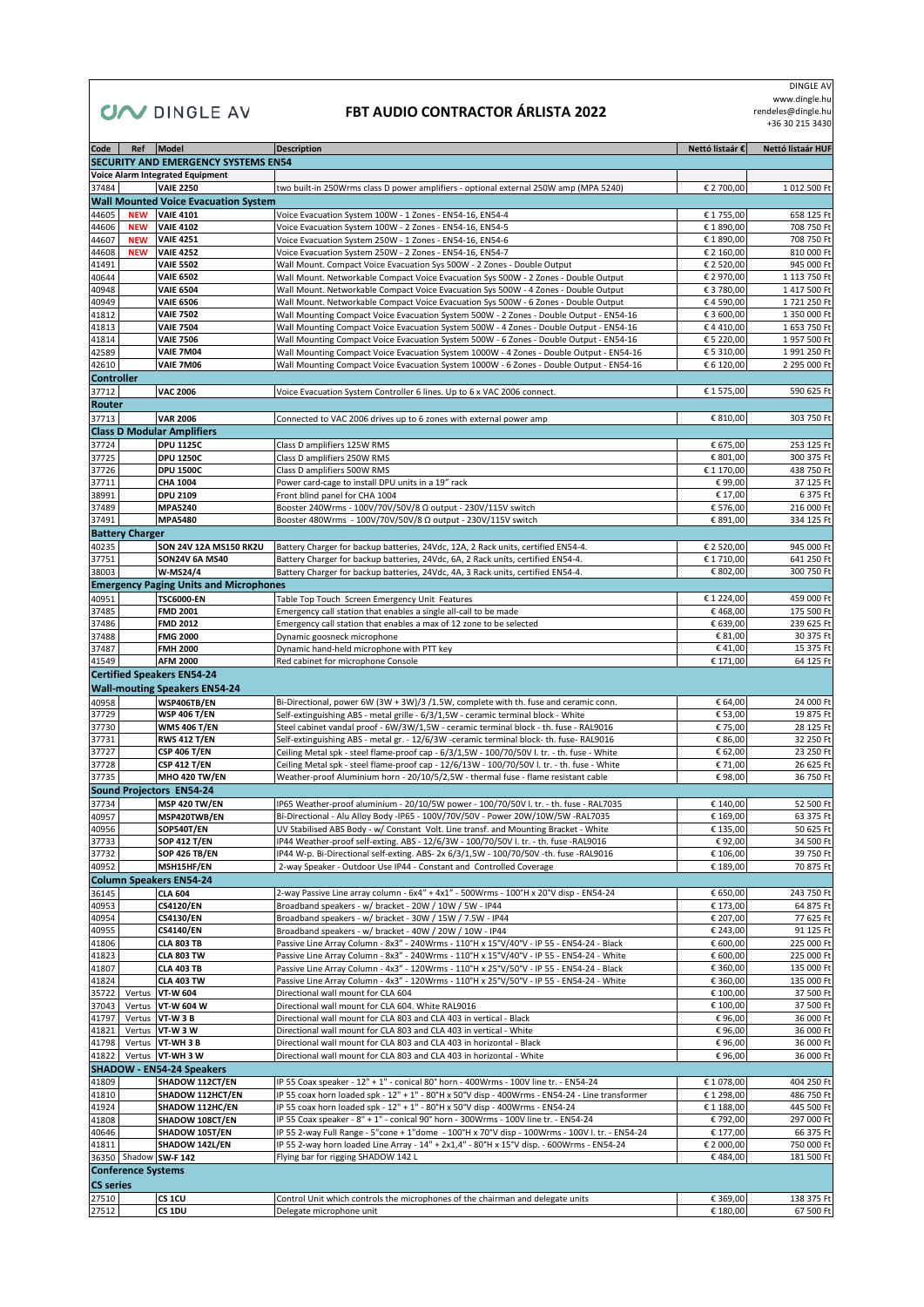| Code  | Ref                     | Model                                                  | <b>Description</b>                                                             | Nettó listaár € | Nettó listaár HUF |
|-------|-------------------------|--------------------------------------------------------|--------------------------------------------------------------------------------|-----------------|-------------------|
| 27511 |                         | CS <sub>1CH</sub>                                      | Chairman microphone unit                                                       | € 180,00        | 67 500 Ft         |
| 31073 |                         |                                                        | Shielded cable with 7 wires 0,14mmq for CS conference system (price at mt)     | € 2,00          | 750 Ft            |
| 31074 |                         |                                                        | Male DIN 7 pin connector for conference system CS series                       | € 11,00         | 4 125 Ft          |
| 31075 |                         |                                                        | Female DIN 7 pin connector for conference system CS series                     | € 11,00         | 4 125 Ft          |
| 37646 |                         | <b>EXM-1</b>                                           | Expansion kit Master unit                                                      | € 68,00         | 25 500 Ft         |
| 37647 |                         | <b>EXS-1</b>                                           |                                                                                | € 77,00         | 28 875 Ft         |
|       |                         | D7P-10                                                 | Expansion kit Slave unit                                                       |                 |                   |
| 37648 |                         |                                                        | Extension cable 10mt                                                           | €45,00          | 16 875 Ft         |
| 37649 |                         | D7P-20                                                 | <b>Extension cable 20mt</b>                                                    | € 71,00         | 26 625 Ft         |
| 37650 |                         | D7PDM-1                                                | <b>Extension cable</b>                                                         | € 36,00         | 13 500 Ft         |
|       |                         | Microphones, Microphone Bases and Wireless Microphones |                                                                                |                 |                   |
| 43790 |                         | <b>ITC 4000</b>                                        | Intercom system with microphone base and loudspeaker with power supply.        | €450,00         | 168 750 Ft        |
|       |                         | Microphones, Microphone Bases and Wireless Microphones |                                                                                |                 |                   |
|       |                         | <b>Hand-held Microphones</b>                           |                                                                                |                 |                   |
| 10040 |                         | MD-S 1100                                              | Dynamic cardioid microphone with switch and XLR connector.                     | € 31,00         | 11 625 Ft         |
| 10042 |                         | MD-S 1300                                              | Dynamic hypercardioid microphone with switch and XLR connector.                | € 85,00         | 31 875 Ft         |
|       |                         | <b>Boundary microphones</b>                            |                                                                                |                 |                   |
| 27516 |                         | CM-601                                                 | Boundary microphone. ON/OFF switch, 3 step Low-Cut switch - Electret condenser | € 134,00        | 50 250 Ft         |
|       |                         | <b>Gooseneck microphones</b>                           |                                                                                |                 |                   |
|       |                         |                                                        |                                                                                |                 |                   |
| 27513 |                         | <b>GM 5218L</b>                                        | Electret condenser Supercardioid microphone. XLR connector, 305mm (18")        | € 66,00         | 24 750 Ft         |
| 27514 |                         | <b>GM 5212L</b>                                        | Electret condenser Supercardioid microphone. XLR connector, 305mm (12")        | € 63,00         | 23 625 Ft         |
| 27515 |                         | GM 5206L                                               | Electret condenser Supercardioid microphone. XLR connector, 152mm (6")         | € 59,00         | 22 125 Ft         |
| 10044 |                         | MC-F 5042                                              | Electret microphone with gooseneck $\emptyset$ 19 x 424mm. XLR connector.      | € 90,00         | 33 750 Ft         |
| 15294 |                         | <b>MD-F 5045SI</b>                                     | Dynamic cardioid with push-to-talk switch, gooseneck Ø 29 x 440mm. XLR conn.   | € 59,00         | 22 125 Ft         |
|       | <b>Microphone Bases</b> |                                                        |                                                                                |                 |                   |
| 27499 |                         | ST 5050                                                | Universal Gooseneck Microphone Base. On/Off / Push-To-Talk / Push-To-Mute sw.  | € 104,00        | 39 000 Ft         |
| 27500 |                         | ST 850                                                 | Wireless (with transm. PT-850B)/ Wired (with phantom mic cable) gooseneck Mic. | € 153,00        | 57 375 Ft         |
| 28840 |                         | <b>MB-T 6400S</b>                                      | Desktop base with ON - OFF PTL switch, gooseneck with dinamic cardioid mic     | € 113,00        | 42 375 Ft         |
| 18322 |                         | <b>BF-T 5043L</b>                                      | Desktop base with gooseneck cardioid electret mic - ON-OFF - 5mt cable w/XLR   | € 153,00        | 57 375 Ft         |
|       |                         | <b>Pre-amplified Microphone bases</b>                  |                                                                                |                 |                   |
| 19543 |                         | MB-T 8001                                              | Microphone console with gooseneck. switch, emergency button.                   | € 266,00        | 99 750 Ft         |
| 11828 |                         | MB-T 8004                                              | Microphone console with gooseneck, switch, 4 zones, emergency buttons.         | € 326,00        | 122 250 Ft        |
| 12122 |                         | <b>MB-T 8008</b>                                       | Microphone console with gooseneck. switch, 8 zones, emergency buttons.         | € 360,00        | 135 000 Ft        |
| 17074 |                         | AL8000                                                 | Power supply +15/-15V for MBT8000 series.                                      | € 154,00        | 57 750 Ft         |
| 37739 |                         | MBT 1101                                               | Pre-amplified microphone console with gooseneck                                | € 203,00        | 76 125 Ft         |
| 37492 |                         | <b>MBT 1106</b>                                        | Pre-amplified microphone console with gooseneck for 6 zones paging.            | € 243,00        | 91 125 Ft         |
| 37493 |                         | MBT 1112                                               | Pre-amplified microphone console with gooseneck for 12 zones paging.           | € 270,00        | 101 250 Ft        |
| 37494 |                         | <b>MBT 1112E</b>                                       | Extension module enable 12 programmable shortcut keys                          | € 153,00        | 57 375 Ft         |
|       |                         | <b>Microphone Cables, Stands and Accessories</b>       |                                                                                |                 |                   |
| 39732 |                         | XMF-6                                                  | Cable w/Conn. XLR NC3FXX/NC3MXX 6,00m FBT M222                                 | € 30,00         | 11 250 Ft         |
| 39733 |                         | <b>XMF-10</b>                                          | Cable w/Conn. XLR NC3FXX/NC3MXX 10,00m FBT M222                                | € 32,00         | 12 000 Ft         |
| 39734 |                         | <b>XMF-15</b>                                          | Cable w/Conn. XLR NC3FXX/NC3MXX 15,00m FBT M222                                | € 36,00         | 13 500 Ft         |
| 39735 |                         | <b>XMF-20</b>                                          | Cable w/Conn. XLR NC3FXX/NC3MXX 20,00m FBT M222                                | € 40,00         | 15 000 Ft         |
| 39736 |                         | <b>XMF-30</b>                                          | Cable w/Conn. XLR NC3FXX/NC3MXX 30,00m FBT M222                                | € 52,00         | 19 500 Ft         |
| 39324 |                         | MSA400BK                                               | Straight Microphone Stand with heavy, round cast-iron base                     | € 35,00         | 13 125 Ft         |
| 39321 |                         | <b>MSA 100BK</b>                                       | Microphone stand metal base and swivel                                         | € 37,00         | 13 875 Ft         |
| 39325 |                         | DTA500BK                                               | Table Top Microphone stand                                                     | € 26,00         | 9750 Ft           |
| 11586 |                         | <b>SU 30</b>                                           | Universal stand with clamp for hand-held microphones                           | € 5,00          | 1875 Ft           |
| 13103 |                         | STH05-022                                              | Multipair shielded cable 5x2x0,22 for MBT8000 series                           | € 4,00          | 1 500 Ft          |
|       |                         | <b>VHF Wireless Microphones and Accessories</b>        |                                                                                |                 |                   |
| 14827 |                         | WM705 A/L 181                                          | Wireless lavallier and headset microphone w/receiver. Frequency 181,00 Mhz     | € 171,00        | 64 125 Ft         |
| 14829 |                         | WM705 A/L 199                                          | Wireless lavallier and headset microphone w/receiver. Frequency 199,00 Mhz     | € 171,00        | 64 125 Ft         |
| 14830 |                         | WM705 A/L 207                                          | Wireless lavallier and headset microphone w/receiver. Frequency 207,00 Mhz     | € 171,00        | 64 125 Ft         |
|       |                         | WM 505/175                                             | Hand-held wireless microphone w/receiver. Frequency 175,00 Mhz. Composed of:   |                 |                   |
| 40445 |                         |                                                        | WM 505/175 Transmitter                                                         | € 73,00         | 27 375 Ft         |
| 40450 |                         |                                                        | WM 505/175 Receiver                                                            | € 94,00         | 35 250 Ft         |
|       |                         | WM 505/214                                             | Hand-held wireless microphone w/receiver. Frequency 214,00 Mhz. Composed of:   |                 |                   |
| 18472 |                         |                                                        | WM 505/214 Transmitter                                                         | € 73,00         | 27 375 Ft         |
| 40449 |                         |                                                        | WM 505/214 Receiver                                                            | € 94,00         | 35 250 Ft         |
|       |                         | WM 505/216                                             | Hand-held wireless microphone w/receiver. Frequency 216,00 Mhz. Composed of:   |                 |                   |
| 40446 |                         |                                                        | WM 505/216 Transmitter                                                         | € 73,00         | 27 375 Ft         |
| 40451 |                         |                                                        | WM 505/216 Receiver                                                            | € 94,00         | 35 250 Ft         |
|       |                         | WM 505/204                                             | Hand-held wireless microphone w/receiver. Frequency 204,00 Mhz. Composed of:   |                 |                   |
| 18476 |                         |                                                        | WM 505/204 Transmitter                                                         | € 73,00         | 27 375 Ft         |
| 40448 |                         |                                                        | WM 505/204 Receiver                                                            | € 94,00         | 35 250 Ft         |
|       |                         | WM 505/203                                             | Hand-held wireless microphone w/receiver. Frequency 203,00 Mhz. Composed of:   |                 |                   |
| 40447 |                         |                                                        | WM 505/203 Transmitter                                                         | € 73,00         | 27 375 Ft         |
| 40452 |                         |                                                        | WM 505/203 Receiver                                                            | € 94,00         | 35 250 Ft         |
| 13544 |                         | LM-10                                                  | Lavalier microphone                                                            | € 14,00         | 5 250 Ft          |
| 13543 |                         | HM-26                                                  | Headset microphone                                                             | € 23,00         | 8625 Ft           |
| 14142 |                         | <b>AVL 606</b>                                         | Headset waterproof microphone                                                  | € 62,00         | 23 250 Ft         |
|       |                         | <b>UHF Wireless Microphones and Accessories</b>        |                                                                                |                 |                   |
| 38375 |                         | <b>US 902D</b>                                         | Wireless Dual Ch. - 470MHz-790MHz. Suitable for 2 transm. (Mh750/Mh920/PT850B) | € 309,00        | 115 875 Ft        |
| 38640 |                         | <b>US 8001D</b>                                        | Single Ch - 494MHz-870MHz. Suitable for 1 transmitter (Mh750, Mh920, PT850B)   | € 185,00        | 69 375 Ft         |
| 38884 |                         | Mh 920                                                 | UHF PLL Handheld Transmitter. 782MHz-806MHz. 16 ch.                            | € 206,00        | 77 250 Ft         |
| 38376 |                         | Mh 750                                                 | UHF PLL Handheld Transmitter. 470MHz-790MHz. 16 ch.                            | € 151,00        | 56 625 Ft         |
| 38901 |                         | <b>PT 850B</b>                                         | UHF PLL Body-Pack Transmitter. 782MHz-806MHz. AA batteries.                    | € 124,00        | 46 500 Ft         |
| 27497 |                         | CM501                                                  | Condenser Lavalier Microphone                                                  | € 40,00         | 15 000 Ft         |
| 27498 |                         | CX504                                                  | Condenser Headset Microphone                                                   | € 95,00         | 35 625 Ft         |
|       |                         |                                                        | Control Units, Power Units, Power Amplifiers, Music Sources, Racks             |                 |                   |
|       | <b>Control Units</b>    |                                                        |                                                                                |                 |                   |
| 37645 |                         | $MX-8$                                                 | Automatic Microphone Mixer for 8 inputs                                        | €495,00         | 185 625 Ft        |
| 18147 |                         | M12X4                                                  | Mixer preamplifier 12 inputs and 4 outputs.                                    | €400,00         | 150 000 Ft        |
| 19812 |                         | MMZ 8004S                                              | Preamplifier/ mixer with 10 inputs and 4 outputs                               | € 1 220,00      | 457 500 Ft        |
| 12566 |                         | MMZ-AR                                                 | MMZ 8004S Optional card for automatic level control                            | € 94,00         | 35 250 Ft         |
| 12567 |                         | MMZ-VRC                                                | MMZ 8004S Optional card for remote volume control                              | € 78,00         | 29 250 Ft         |
| 12937 |                         | CL-8004                                                | Bus linking cable for MMZ8004                                                  | € 27,00         | 10 125 Ft         |
| 12944 |                         | <b>MZU 2008</b>                                        | Zone paging unit for 8 zones                                                   | €464,00         | 174 000 Ft        |
| 38885 |                         | <b>DMM8008</b>                                         | Digital Matrix 8x8                                                             | € 2 012,00      | 754 500 Ft        |
| 38929 |                         | <b>WP8008</b>                                          | Wall panel control for DMM8008                                                 | € 257,00        | 96 375 Ft         |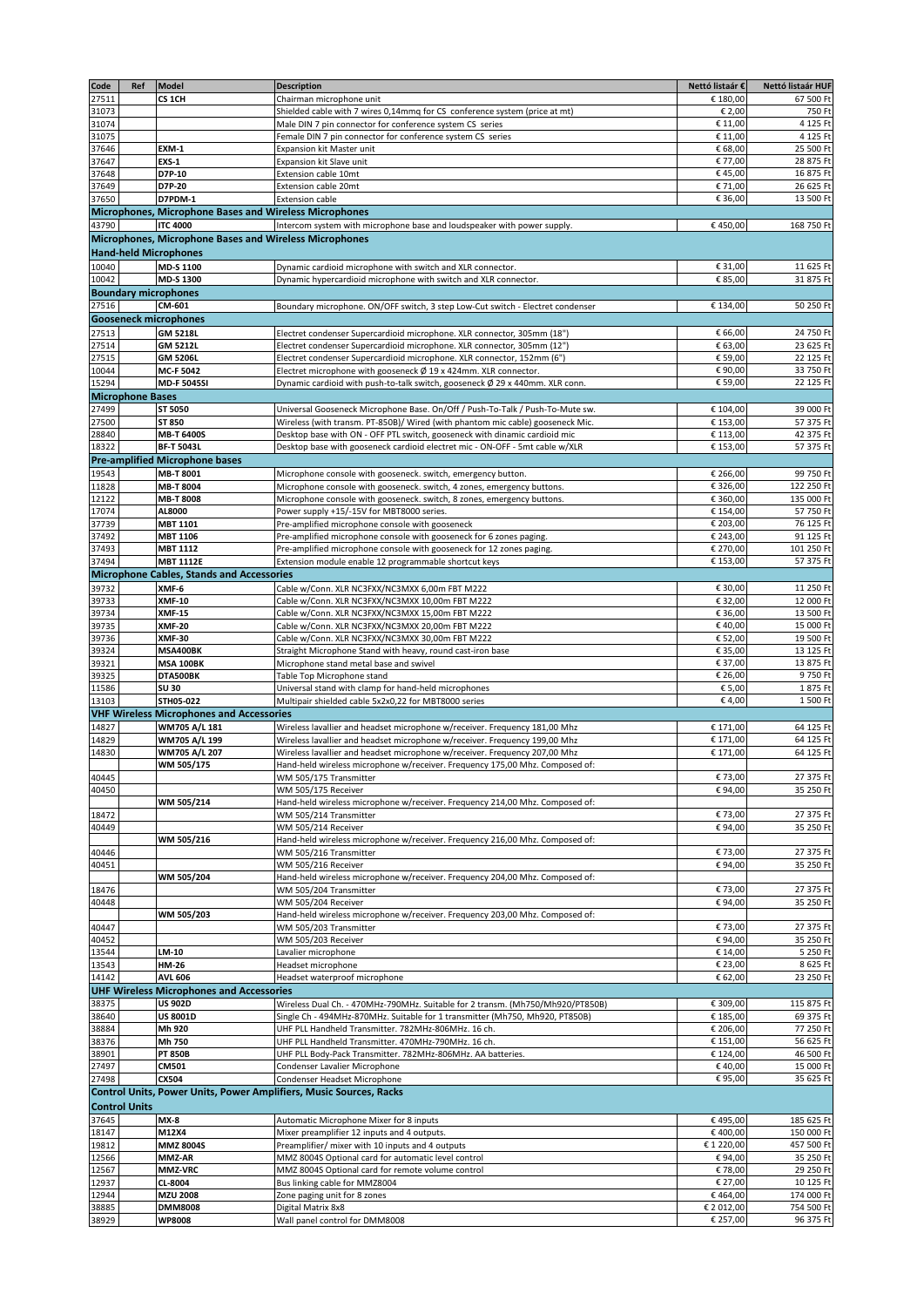| Code            | Ref                     | <b>Model</b>                                                | <b>Description</b>                                                                                                                                                       | Nettó listaár €      | Nettó listaár HUF        |
|-----------------|-------------------------|-------------------------------------------------------------|--------------------------------------------------------------------------------------------------------------------------------------------------------------------------|----------------------|--------------------------|
| 39710           |                         | <b>AW 25</b>                                                | Stereo amplifier -25W -Stereo/Bridge/PA mode                                                                                                                             | € 77,00              | 28 875 Ft                |
| 39711<br>39712  |                         | <b>AW 25-DIN</b><br>AW 25R-DIN                              | Stereo amplifier -25W -Stereo/Bridge/PA mode -box for standard DIN guides<br>Stereo amp -25W -Stereo/Bridge/PA mode -box for standard DIN guides -volume control         | € 86,00<br>€ 104,00  | 32 250 Ft<br>39 000 Ft   |
|                 | <b>Power Units</b>      |                                                             |                                                                                                                                                                          |                      |                          |
| 31080           |                         | <b>MPU 2120</b>                                             | 2 power units and 2 line transf. 70V/100V. 2x120W or 1x240W                                                                                                              | € 880,00             | 330 000 Ft               |
| 31079           |                         | <b>MPU 4060</b>                                             | 4 power units and 4 line transf. 70V/100V. 4x60W or 2x120W                                                                                                               | € 920,00             | 345 000 Ft               |
| 31059           |                         | MPU 4120                                                    | 4 power units and 4 line transf. 70V/100V. 4x120W or 2x240W                                                                                                              | € 1 480,00           | 555 000 Ft               |
| 31078           |                         | <b>MPU 4240</b>                                             | 4 power units and 4 line transf. 70V/100V. 4x240W or 2x480W                                                                                                              | € 2 120,00           | 795 000 Ft               |
| 37490           |                         | <b>Power Amplifiers and Music Sources</b><br><b>MPA5120</b> |                                                                                                                                                                          |                      |                          |
| 11583           |                         | AM 5030                                                     | booster 120Wrms - 100V/70V/50V/8 Ω output - 230V/115V switch<br>Integrated amplifier - 30W - two mic inputs - low impedance 100V output                                  | €419,00<br>€ 143,00  | 157 125 Ft<br>53 625 Ft  |
| 37638           |                         | MXA1060                                                     | Integrated mixing amplifier - 60Wrms - Output for selected zones - 230V/115V                                                                                             | € 360,00             | 135 000 Ft               |
| 37639           |                         | MXA1120                                                     | Integrated mixing amplifier - 120Wrms - Output for selected zones - 230V/115V                                                                                            | €423,00              | 158 625 Ft               |
| 37640           |                         | MXA3120                                                     | Integrated mixing amplifier - 120Wrms - Output for selected zones - 230V/115V                                                                                            | € 648,00             | 243 000 Ft               |
| 37641<br>37642  |                         | MXA3240<br><b>USB3000</b>                                   | Integrated mixing amplifier - 240Wrms - Output for selected zones - 230V/115V<br>Optional USB/SD card module player for MXA3120/3240                                     | € 801,00<br>€ 99,00  | 300 375 Ft<br>37 125 Ft  |
| 37495           |                         | MDS1060                                                     | Integrated amp - 60W - MP3 player via USB/SD / MMC card - digital tuner - 230V/115V                                                                                      | €477,00              | 178 875 Ft               |
| 37496           |                         | MDS1120                                                     | Integrated amp - 120W - MP3 player via USB/SD /MMC card - digital tuner - 230V/115V                                                                                      | € 621,00             | 232 875 Ft               |
| 37497           |                         | MDS1240                                                     | Integrated amp - 240W - MP3 player via USB/SD / MMC card - digital tuner - 230V/115V                                                                                     | € 720,00             | 270 000 Ft               |
| 37643           |                         | MDS6120                                                     | Integrated Mixing amp - 120Wrms - 6 zones - CD/MP3-USB-SD-Tuner - 230V/115V                                                                                              | € 1 170,00           | 438 750 Ft               |
| 37644           | <b>Music Sources</b>    | <b>MDS6240</b>                                              | Integrated Mixing amp - 240Wrms - 6 zones - CD/MP3-USB-SD-Tuner - 230V/115V                                                                                              | € 1 350,00           | 506 250 Ft               |
| 27868           |                         | MS02-CD3/DG                                                 | Dual sections: 1. USB/SD card reader/rec; 2. CD player-MP3/USB/SD Card reader                                                                                            | € 621,00             | 232 875 Ft               |
| 27867           |                         | <b>MS02-CD3/T</b>                                           | Dual sections: 1. CD player-MP3/USB; 2. FM radio tuner                                                                                                                   | €468,00              | 175 500 Ft               |
| 4693            |                         | MPS 1016                                                    | Power supply panel (16A)                                                                                                                                                 | € 144,00             | 54 000 Ft                |
| <b>Racks</b>    |                         |                                                             |                                                                                                                                                                          |                      |                          |
| 38678           |                         | AC50                                                        | Support Kit (RACK P5800)                                                                                                                                                 | € 23,00              | 8 625 Ft                 |
| 41356<br>41382  |                         | <b>AC54-D</b><br>AC5801-D                                   | RACK KIT WHEELS<br>BASE FOR RACK P5800-D                                                                                                                                 | € 52,00<br>€ 68,00   | 19 500 Ft<br>25 500 Ft   |
| 38679           |                         | P5201-D                                                     | <b>AERATION PANEL</b>                                                                                                                                                    | € 19,00              | 7 125 Ft                 |
| 38681           |                         | P5202-D                                                     | <b>AERATION PANEL</b>                                                                                                                                                    | € 21,00              | 7875 Ft                  |
| 42338           |                         | P5203-D                                                     | <b>AERATION PANEL</b>                                                                                                                                                    | € 23,00              | 8625 Ft                  |
| 41355<br>42332  |                         | P5404-D<br>P5408-D                                          | Rear Closing Panel 4 MOD.<br>Rear Closing Panel 8 MOD.                                                                                                                   | € 18,00<br>€ 31,00   | 6750 Ft<br>11 625 Ft     |
| 42333           |                         | P5410-D                                                     | Rear Closing Panel 10 MOD.                                                                                                                                               | € 32,00              | 12 000 Ft                |
| 41354           |                         | P5416-D                                                     | Rear Closing Panel with key lock                                                                                                                                         | € 135,00             | 50 625 Ft                |
| 42330           |                         | P5420-D                                                     | Rear Closing Panel with key lock                                                                                                                                         | € 143,00             | 53 625 Ft                |
| 42331           |                         | P5424-D                                                     | Rear Closing Panel with key lock                                                                                                                                         | € 161,00             | 60 375 Ft                |
| 42646           |                         | P5428-D<br>P5430-D                                          | Rear Closing Panel with key lock                                                                                                                                         | € 166,00<br>€ 171,00 | 62 250 Ft<br>64 125 Ft   |
| 41381<br>42647  |                         | P5436-D                                                     | Rear Closing Panel with key lock<br>Rear Closing Panel with key lock                                                                                                     | € 184,00             | 69 000 Ft                |
| 40875           |                         | P5440-D                                                     | Rear Closing Panel with key lock                                                                                                                                         | € 194,00             | 72 750 Ft                |
| 42648           |                         | P5442-D                                                     | Rear Closing Panel with key lock                                                                                                                                         | € 198,00             | 74 250 Ft                |
| 40930           |                         | P5712                                                       | <b>FRONT DOOR</b>                                                                                                                                                        | € 203,00             | 76 125 Ft                |
| 41353           |                         | P5716                                                       | <b>FRONT DOOR</b>                                                                                                                                                        | € 221,00<br>€ 239,00 | 82 875 Ft<br>89 625 Ft   |
| 42329<br>42297  |                         | P5720<br>P5724                                              | <b>FRONT DOOR</b><br><b>FRONT DOOR</b>                                                                                                                                   | € 261,00             | 97 875 Ft                |
| 42649           |                         | P5728                                                       | <b>FRONT DOOR</b>                                                                                                                                                        | € 338,00             | 126 750 Ft               |
| 41380           |                         | P5730                                                       | <b>FRONT DOOR</b>                                                                                                                                                        | € 378,00             | 141 750 Ft               |
| 42650           |                         | P5736                                                       | <b>FRONT DOOR</b>                                                                                                                                                        | €423,00              | 158 625 Ft               |
| 40874<br>42651  |                         | P5740<br>P5742                                              | <b>FRONT DOOR</b><br><b>FRONT DOOR</b>                                                                                                                                   | € 392,00<br>€441,00  | 147 000 Ft<br>165 375 Ft |
| 40121           |                         | P5808                                                       | <b>RACK</b>                                                                                                                                                              | € 216,00             | 81 000 Ft                |
| 40929           |                         | P5812-D                                                     | <b>RACK</b>                                                                                                                                                              | € 266,00             | 99 750 Ft                |
| 41352           |                         | P5816-D                                                     | RACK                                                                                                                                                                     | € 297,00             | 111 375 Ft               |
| 42328           |                         | P5820-D                                                     | RACK                                                                                                                                                                     | € 342,00             | 128 250 Ft               |
| 42296           |                         | P5824-D<br>P5828-L                                          | RACK<br>RACK - P=65 cm                                                                                                                                                   | € 369,00<br>€446,00  | 138 375 Ft<br>167 250 Ft |
| 42652<br>38674  |                         | P5830-D                                                     | RACK                                                                                                                                                                     | €423,00              | 158 625 Ft               |
| 42653           |                         | P5836-L                                                     | RACK - P=65 cm                                                                                                                                                           | € 554,00             | 207 750 Ft               |
| 40873           |                         | P5840-D                                                     | RACK                                                                                                                                                                     | € 531,00             | 199 125 Ft               |
| 42654           |                         | P5842-L                                                     | RACK - P=65 cm                                                                                                                                                           | € 621,00             | 232 875 Ft               |
| 38680<br>40876  |                         | P8011-D<br>P8012-D                                          | Blind Panel 1 Module<br>Blind Panel 2 Modules                                                                                                                            | € 15,00<br>€ 18,00   | 5 625 Ft<br>6750 Ft      |
| 41383           |                         | P8013-D                                                     | <b>Blind Panel 3 Modules</b>                                                                                                                                             | € 19,00              | 7 125 Ft                 |
| 40878           |                         | P8014-D                                                     | <b>Blind Panel 4 Modules</b>                                                                                                                                             | € 22,00              | 8 250 Ft                 |
| 42335           |                         | P8032                                                       | CASSETTO 3 Mod.                                                                                                                                                          | € 154,00             | 57 750 Ft                |
| 40877<br>38564  |                         | P8035                                                       | <b>Storage Shelf</b><br>Internal brackets                                                                                                                                | € 53,00<br>€ 9,00    | 19 875 Ft<br>3 375 Ft    |
| 18016           |                         | <b>RMK-5000</b>                                             | Rack mount brackets for amplifiers of MA1000, MA2000 and MA5000 series.                                                                                                  | € 9,00               | 3 375 Ft                 |
| <b>Speakers</b> |                         |                                                             |                                                                                                                                                                          |                      |                          |
|                 | <b>Ceiling speakers</b> |                                                             |                                                                                                                                                                          |                      |                          |
| 9356            |                         | SAFE 10PT                                                   | DNH IP56 Weather-proof self-extinguishing polycarb. wall mount. - 10W - 100V line tr.                                                                                    | € 117,00             | 43 875 Ft                |
| 29470           |                         | <b>WCS650</b>                                               | ABS cieling/wall mount. - 6,5" cone - 10W/5W/2,5W power taps - 100V line tr. - White                                                                                     | € 38,00              | 14 250 Ft                |
| 29419<br>35302  |                         | <b>WSH 1006</b><br><b>FPS/505T</b>                          | ABS wall mounting speaker - 6W/3W power taps - 100V line tr. - White<br>ABS wall mounting speaker - 5" 1/4 woofer w/dome tw. - 10W - 100V line tr. - White               | € 36,00<br>€ 68,00   | 13 500 Ft<br>25 500 Ft   |
| 10436           |                         | AQUA 30                                                     | DNH IP68 underwater ABS wall mount. recessed speaker - 20W - Blue                                                                                                        | € 981,00             | 367 875 Ft               |
| 9309            |                         | <b>BK 560 CRT</b>                                           | DNH aluminium recessed ceiling - Protections for clean rooms - 6W - 100V line tr.                                                                                        | € 126,00             | 47 250 Ft                |
| 29425           |                         | MCSL006/TW                                                  | ABS in-ceiling spk - 2,5" - 6W/3Wrms power taps - 100V line tr. - White RAL9016                                                                                          | € 14,00              | 5 250 Ft                 |
| 29426           |                         | MCSL006/TWP                                                 | Weather-proof ABS in-ceiling spk - 4" - 6W/3Wrms power taps - 100V line tr. - RAL9016                                                                                    | € 24,00              | 9 000 Ft                 |
| 29427<br>29416  |                         | <b>CSL106/T</b><br><b>CSL 520TIC</b>                        | ABS in-ceiling spk - 5" - 6W/3Wrms power taps - 100V line tr. - White RAL9016<br>ABS in-ceiling spk - 5"+1/2" tw. - 20/10/5/2,5Wrms power taps - 100V/70V l. tr.-RAL9016 | € 12,00<br>€43,00    | 4 500 Ft<br>16 125 Ft    |
| 29417           |                         | <b>CSL 630TIC</b>                                           | ABS in-ceiling spk - 6"+1/2" tw. - 30/15/7,5/3,8Wrms power taps - 100V/70V I. tr.-RAL9016                                                                                | € 52,00              | 19 500 Ft                |
| 29418           |                         | <b>CSL 840TIC</b>                                           | ABS in-ceiling spk - 8"+1/2" tw. - 20/10/5Wrms power taps - 100V/70V line tr.- RAL9016                                                                                   | € 63,00              | 23 625 Ft                |
| 29428           |                         | <b>CSL606/TWP</b>                                           | Weather-proof ABS in-ceiling spk - 5"+1" - 20Wrms - 100V line tr. - White RAL9016                                                                                        | € 23,00              | 8 625 Ft                 |
|                 | Sound projectors        |                                                             |                                                                                                                                                                          |                      |                          |
| 11956<br>9352   |                         | CAR 6 FT<br><b>DP 10T</b>                                   | DNH bi-directional - anodised aluminium - fire resistant - 6W - 100V line tr.<br>DNH IP55 anti-corrosion polyamide wall/ceiling mount. spk - 10W - 100V line tr.         | € 270,00<br>€ 369,00 | 101 250 Ft<br>138 375 Ft |
| 11818           |                         | <b>DPD 10T</b>                                              | DNH IP55 Bi-Directional anti-corrosion polyam. wall/ceiling mount. spk - 10W - 100V l. tr.                                                                               | €406,00              | 152 250 Ft               |